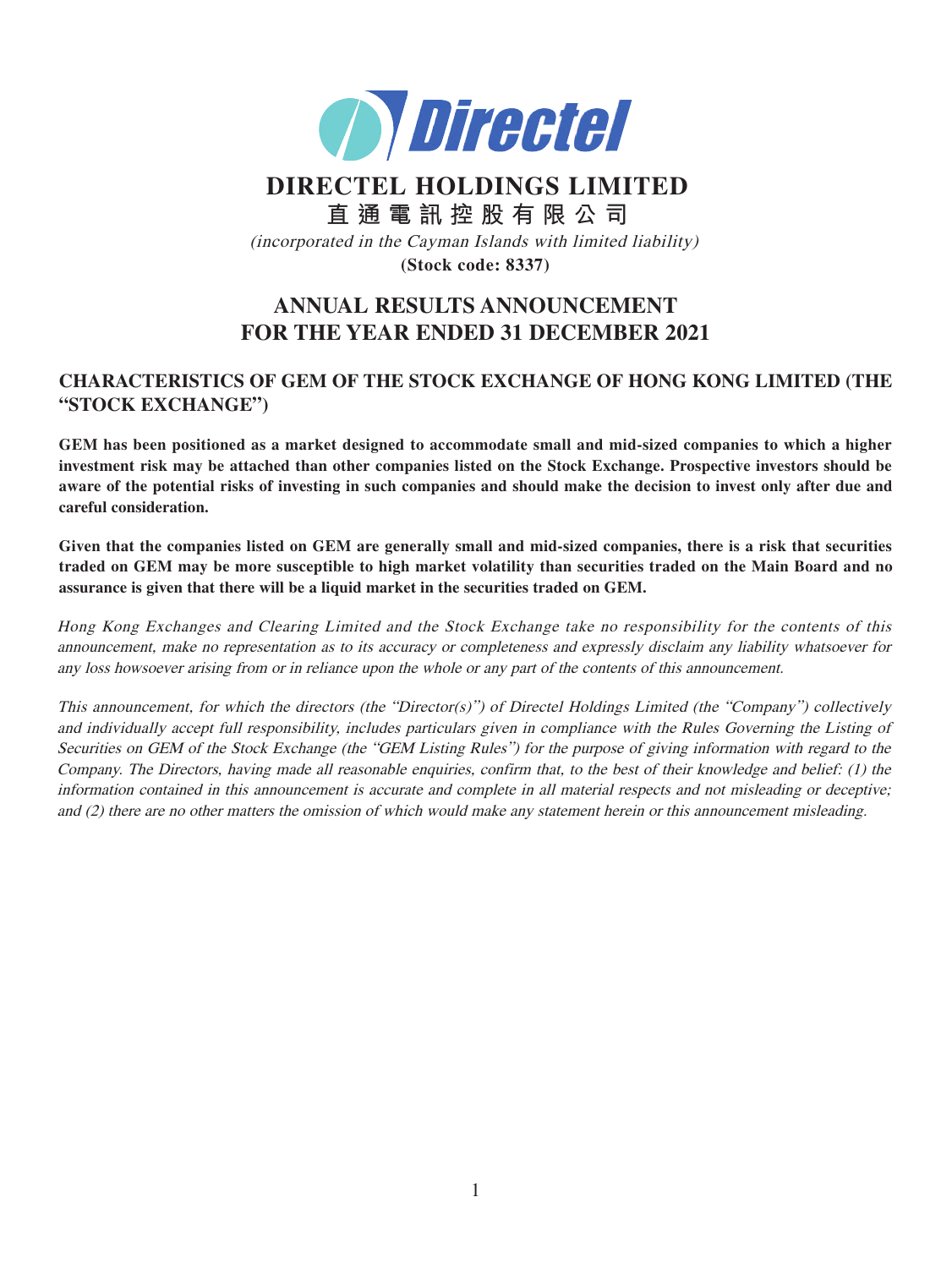# **HIGHLIGHTS**

- Revenue for the year ended 31 December 2021 was approximately HK\$150,271,000, representing a decrease of approximately 29.7% as compared with 2020.
- Loss attributable to shareholders of the Company for the year ended 31 December 2021 was approximately HK\$14,205,000, representing an increase of approximately 20.3 times when compared with 2020.
- Basic and diluted loss per ordinary share for the year ended 31 December 2021 was 7.68 HK cents respectively as compared with basic and diluted loss of 0.36 HK cents respectively for year ended 31 December 2020.
- The Board does not recommend the payment of a final dividend for the year ended 31 December 2021.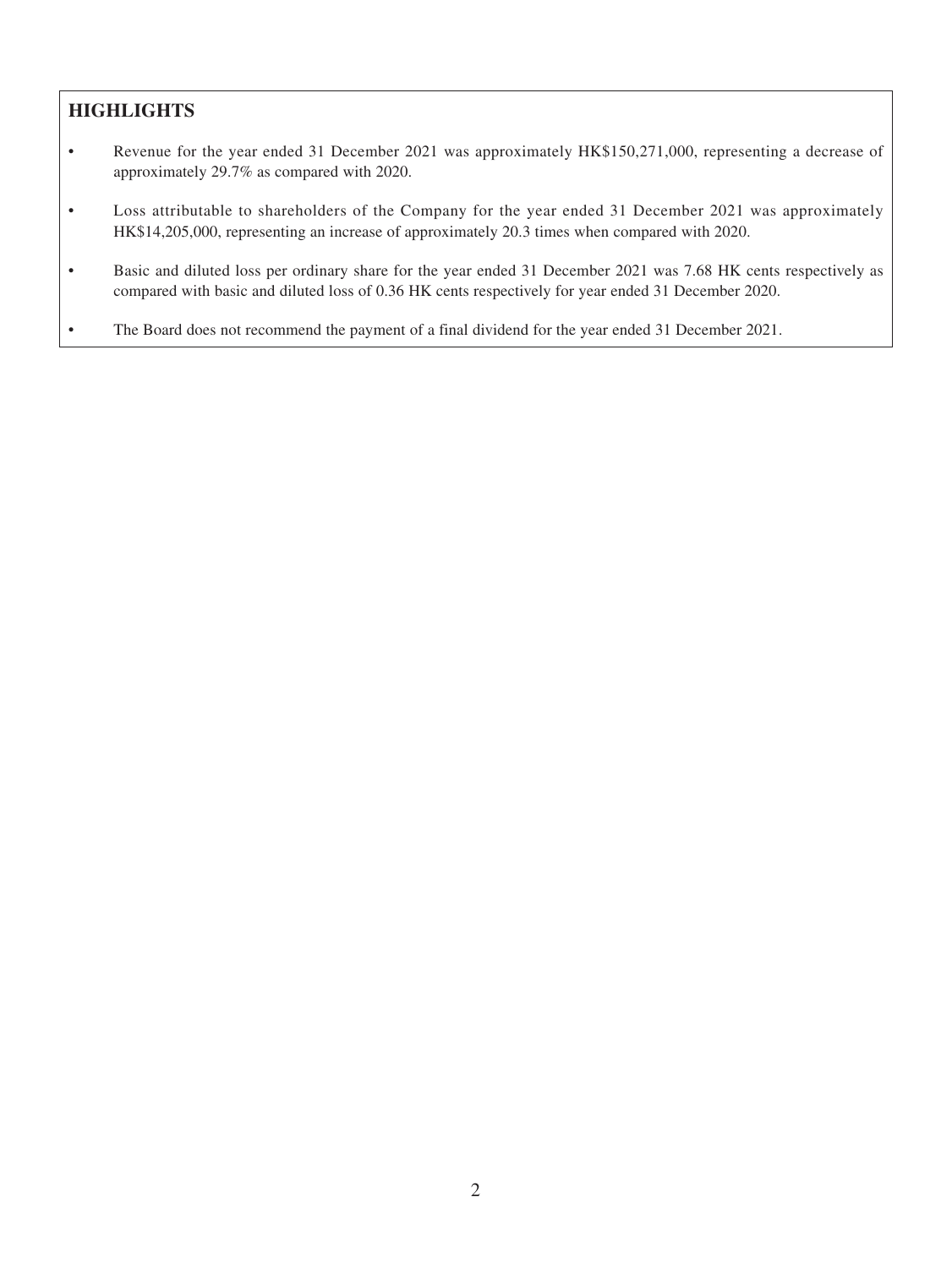### **ANNUAL RESULTS FOR THE YEAR ENDED 31 DECEMBER 2021**

The board of Directors (the "Board") of the Company is pleased to announce the consolidated results of the Company and its subsidiaries (together referred to as the "Group") for the year ended 31 December 2021 together with the comparative figures for the year ended 31 December 2020 as follows:

# **CONSOLIDATED STATEMENT OF PROFIT OR LOSS AND OTHER COMPREHENSIVE INCOME**

For the year ended 31 December 2021

|                                             |                  | 2021            | 2020           |
|---------------------------------------------|------------------|-----------------|----------------|
|                                             | Note             | <b>HK\$'000</b> | HK\$'000       |
| <b>Revenue</b>                              | 4, 5             | 150,271         | 213,786        |
| Cost of sales                               |                  | (147, 203)      | (211, 892)     |
| <b>Gross profit</b>                         |                  | 3,068           | 1,894          |
| Other income                                | 6(a)             | 199             | 800            |
| Other net (loss)/income                     | 6(b)             | (74)            | 36,405         |
| Administrative and other operating expenses |                  | (17, 845)       | (38, 799)      |
| (Loss)/profit from operations               |                  | (14, 652)       | 300            |
| Finance cost                                | 7(a)             | (62)            | (80)           |
| (Loss)/profit before taxation               | $\boldsymbol{7}$ | (14, 714)       | 220            |
| Income tax credit/(expense)                 | $\mathcal S$     | 494             | (888)          |
| Loss for the year                           |                  | (14,220)        | (668)          |
| Loss attributable to:                       |                  |                 |                |
| Equity shareholders of the Company          |                  | (14,205)        | (668)          |
| Non-controlling interests                   |                  | (15)            |                |
|                                             |                  |                 |                |
|                                             |                  | (14,220)        | (668)          |
| Loss per share                              | 10               |                 |                |
| - Basic and diluted                         |                  | $(7.68)$ cents  | $(0.36)$ cents |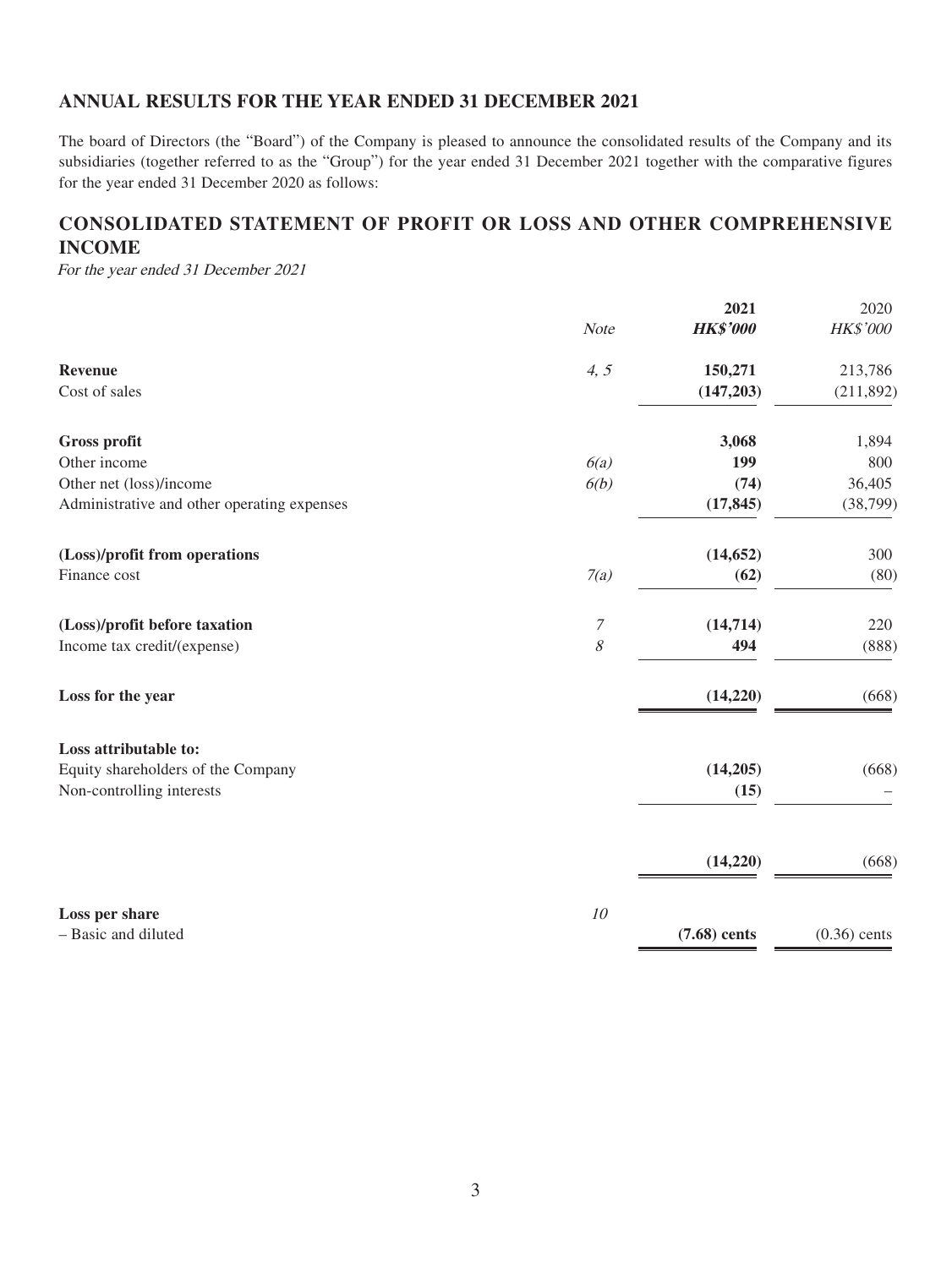|                                                                    | 2021<br><b>HK\$'000</b> | 2020<br><b>HK\$'000</b> |
|--------------------------------------------------------------------|-------------------------|-------------------------|
| Loss for the year                                                  | (14,220)                | (668)                   |
| Other comprehensive income for the year                            |                         |                         |
| Item that will not be reclassified subsequently to profit or loss: |                         |                         |
| Equity securities at fair value through other comprehensive income |                         |                         |
| - net movement in the fair value reserve (non-recycling)           | (161)                   | (153)                   |
| Item that may be reclassified subsequently to profit or loss:      |                         |                         |
| Exchange differences on translation of financial statements of     |                         |                         |
| subsidiaries outside Hong Kong                                     | 485                     | 1,079                   |
| Total comprehensive income for the year                            | (13,896)                | 258                     |
| Total comprehensive income attributable to:                        |                         |                         |
| Equity shareholders of the Company                                 | (13, 881)               | 258                     |
| Non-controlling interests                                          | (15)                    |                         |
|                                                                    | (13,896)                | 258                     |
|                                                                    |                         |                         |

There is no tax effect relating to the above components of other comprehensive income.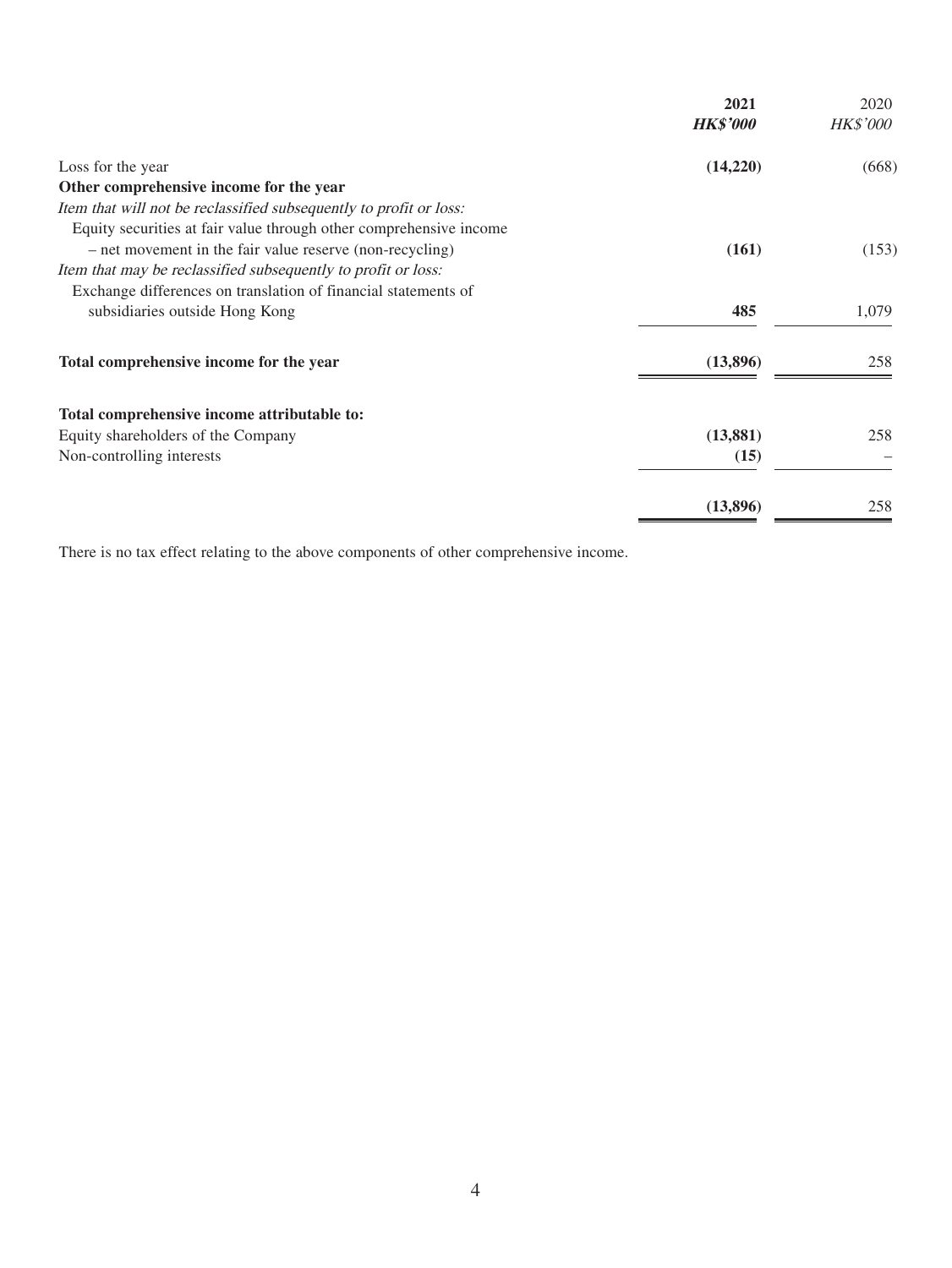# **CONSOLIDATED STATEMENT OF FINANCIAL POSITION**

As at 31 December 2021

|                                                                 | Note | 2021<br><b>HK\$'000</b> | 2020<br>HK\$'000 |
|-----------------------------------------------------------------|------|-------------------------|------------------|
| <b>Non-current assets</b>                                       |      |                         |                  |
| Property, plant and equipment                                   | 11   | 4,218                   | 7,444            |
| Other non-current financial assets                              | 14   | 1,558                   | 1,719            |
| <b>Total non-current assets</b>                                 |      | 5,776                   | 9,163            |
| <b>Current assets</b>                                           |      |                         |                  |
| Inventories                                                     | 15   | 871                     | 297              |
| Trade receivables                                               | 16   | 24,034                  | 24,973           |
| Other receivables, deposits and prepayments                     | 16   | 3,581                   | 4,557            |
| Pledged bank deposits                                           | 17   | 200                     | 200              |
| Cash and cash equivalents                                       | 17   | 29,524                  | 37,154           |
| <b>Total current assets</b>                                     |      | 58,210                  | 67,181           |
| <b>Current liabilities</b>                                      |      |                         |                  |
| Payables and accruals and contract liabilities                  | 18   | 6,117                   | 3,944            |
| Lease liabilities                                               | 19   | 719                     | 968              |
| Taxation payable                                                |      | 19                      | 21               |
| <b>Total current liabilities</b>                                |      | 6,855                   | 4,933            |
| Net current assets                                              |      | 51,355                  | 62,248           |
| <b>Total assets less current liabilities</b>                    |      | 57,131                  | 71,411           |
| <b>Non-current liabilities</b>                                  |      |                         |                  |
| Lease liabilities                                               | 19   | 514                     | 446              |
| Deferred tax liabilities                                        |      | 593                     | 1,105            |
| <b>Total non-current liabilities</b>                            |      | 1,107                   | 1,551            |
| <b>Net assets</b>                                               |      | 56,024                  | 69,860           |
| <b>Capital and reserves</b>                                     |      |                         |                  |
| Share capital                                                   |      | 36,975                  | 36,975           |
| Share premium                                                   |      | 74,517                  | 74,517           |
| Exchange reserve                                                |      | (238)                   | (723)            |
| Fair value reserve                                              |      | (459)                   | (298)            |
| Accumulated losses                                              |      | (54, 816)               | (40,611)         |
| Total equity attributable to equity shareholders of the Company |      | 55,979                  | 69,860           |
| Non-controlling interest                                        |      | 45                      |                  |
| <b>Total equity</b>                                             |      | 56,024                  | 69,860           |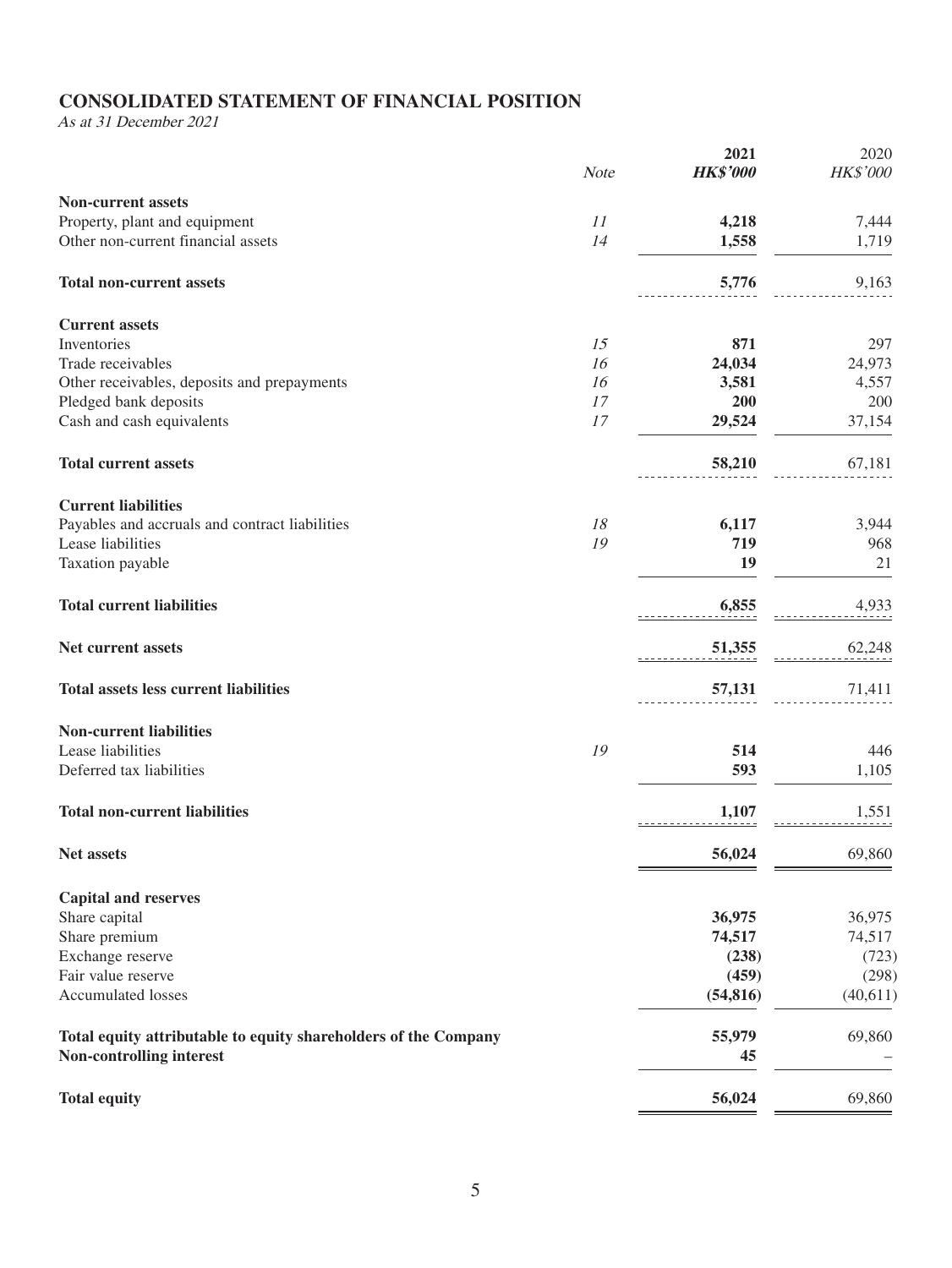# **CONSOLIDATED STATEMENT OF CHANGES IN EQUITY**

For the year ended 31 December 2021

|                                                                                | Attributable to equity shareholders of the Company |                                            |                                               |                                                             |                                          |                          |                                             |                                           |
|--------------------------------------------------------------------------------|----------------------------------------------------|--------------------------------------------|-----------------------------------------------|-------------------------------------------------------------|------------------------------------------|--------------------------|---------------------------------------------|-------------------------------------------|
|                                                                                | <b>Share</b><br>capital<br><b>HK\$'000</b>         | <b>Share</b><br>premium<br><b>HK\$'000</b> | <b>Exchange</b><br>reserve<br><b>HK\$'000</b> | Fair value<br>reserve<br>(non-recycling)<br><b>HK\$'000</b> | <b>Accumulated</b><br>losses<br>HK\$'000 | <b>Total</b><br>HK\$'000 | Non-<br>controlling<br>interest<br>HK\$'000 | <b>Total</b><br>equity<br><b>HK\$'000</b> |
| Balance at 1 January 2020                                                      | 36,975                                             | 74,517                                     | (1,802)                                       | (145)                                                       | (39, 943)                                | 69,602                   | $\equiv$                                    | 69,602                                    |
| Changes in equity for 2020:<br>Loss for the year<br>Other comprehensive income |                                                    |                                            | 1,079                                         | (153)                                                       | (668)                                    | (668)<br>926             |                                             | (668)<br>926                              |
| Total comprehensive income                                                     |                                                    |                                            | 1,079                                         | (153)                                                       | (668)                                    | 258                      |                                             | 258                                       |
| Balance at 31 December 2020 and 1 January 2021                                 | 36,975                                             | 74,517                                     | (723)                                         | (298)                                                       | (40,611)                                 | 69,860                   |                                             | 69,860                                    |
| Changes in equity for 2021:<br>Loss for the year<br>Other comprehensive income |                                                    |                                            | 485                                           | (161)                                                       | (14,205)                                 | (14,205)<br>324          | (15)                                        | (14,220)<br>324                           |
| Total comprehensive income                                                     |                                                    |                                            | 485                                           | (161)                                                       | (14,205)                                 | (13,881)                 | (15)                                        | (13,896)                                  |
| Capital contribution from non-controlling<br>interest of a subsidiary          |                                                    |                                            |                                               |                                                             |                                          |                          | 60                                          | 60                                        |
| <b>Balance at 31 December 2021</b>                                             | 36,975                                             | 74,517                                     | (238)                                         | (459)                                                       | (54, 816)                                | 55,979                   | 45                                          | 56,024                                    |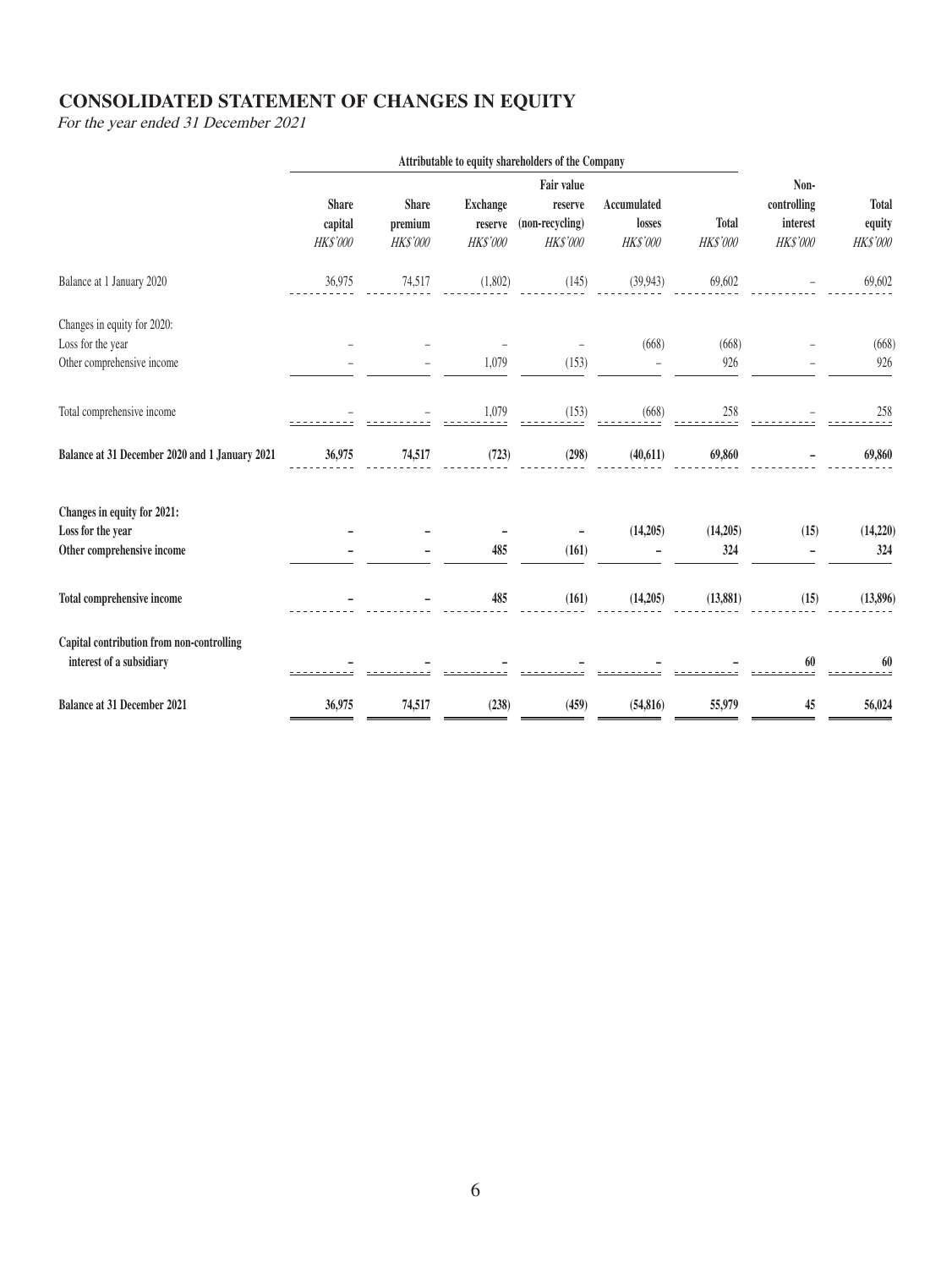# **NOTES TO THE FINANCIAL STATEMENTS**

# **1 BACKGROUND OF THE COMPANY**

Directel Holdings Limited (the "Company") was incorporated in the Cayman Islands on 28 July 2009 as an exempted company with limited liability under the Companies Law of the Cayman Islands. Its principal place of business in Hong Kong is at Office Nos. 1, 2, 14 and 15, 37th Floor, Hong Kong Plaza, No. 188 Connaught Road West, Hong Kong and its registered office is at Windward 3, Regatta Office Park, PO Box 1350, Grand Cayman KY1-1108, Cayman Islands.

The Company and its subsidiaries are principally engaged in the provision of telecommunications services and distribution business.

### **2 BASIS OF PREPARATION**

The annual results set out in this announcement do not constitute the Group's financial statements for the year ended 31 December 2021 but are extracted from those financial statements.

These financial statements have been prepared in accordance with all applicable International Financial Reporting Standards ("IFRSs"), which collective term includes all applicable individual International Financial Reporting Standards, International Accounting Standards ("IASs") and Interpretations issued by the International Accounting Standards Board ("IASB") and the disclosure requirements of the Hong Kong Companies Ordinance. These financial statements also comply with the applicable disclosure provisions of the Rules Governing the Listing of Securities on GEM of The Stock Exchange of Hong Kong Limited (the "GEM Listing Rules").

The IASB has issued certain amendments to IFRSs that are first effective or available for early adoption for the current accounting period of the Group. Note 3 provides information on any changes in accounting policies resulting from initial application of these developments to the extent that they are relevant to the Group for the current accounting period reflected in these financial statements.

The consolidated financial statements for the year ended 31 December 2021 comprise the Company and its subsidiaries (together referred to as the "Group").

The measurement basis used in the preparation of the financial statements is the historical cost basis except that the following assets and liabilities are stated at their fair value as explained in the accounting policies set out below:

– equity securities at fair value through other comprehensive income ("FVOCI").

### **3 CHANGES IN ACCOUNTING POLICIES**

The IASB has issued a number of amendments to IFRSs that are first effective for the current accounting period of the Group and the Company.

None of the developments have had a material effect on how the Group's results and financial position for the current or prior periods have been prepared or presented. The Group has not applied any new standard or interpretation that is not yet effective for the current accounting period.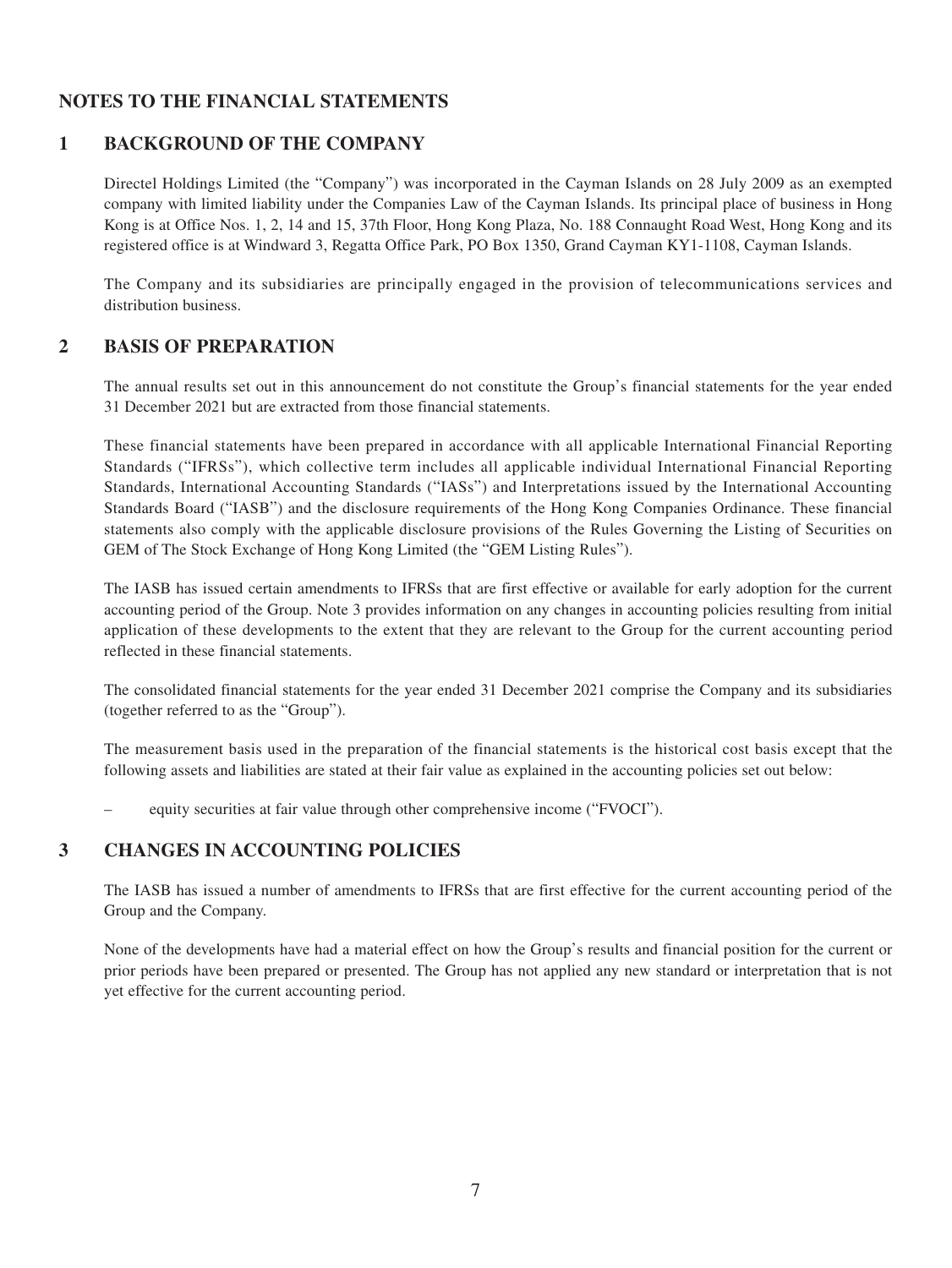### **4 REVENUE**

The principal activities of the Group are the telecommunications services and distribution business. Further details regarding the Group's principal activities are disclosed in note 5.

#### **(i) Disaggregation of revenue**

Disaggregation of revenue from contracts with customers by products or service lines is as follows:

|                             | 2021<br><b>HK\$'000</b> | 2020<br>HK\$'000 |
|-----------------------------|-------------------------|------------------|
| Telecommunications services | 11,096                  | 36,292           |
| Distribution business       | 139,175                 | 177,494          |
|                             | 150,271                 | 213,786          |
|                             |                         |                  |

Disaggregation of revenue from contracts with customers within the scope of IFRS 15 by the timing of revenue recognition and by geographic markets is disclosed in notes 5(a) and 5(b) respectively.

Revenue from transactions with external customers, including revenue derived from individual customers amounting to 10% or more of the Group's aggregate revenue during the year, are as follows:

|                                      | 2021<br><b>HK\$'000</b> | 2020<br><b>HK\$'000</b> |
|--------------------------------------|-------------------------|-------------------------|
| Customer $A -$ distribution business | 42,886                  | 69,045                  |
| Customer $B -$ distribution business | 20,974                  |                         |
| Customer $C -$ distribution business |                         | 43,407                  |
| Customer $D -$ distribution business | 17,365                  |                         |
| Customer $E -$ distribution business | 16,371                  |                         |
| Customer $F -$ distribution business | 15,989                  |                         |

#### **(ii) Revenue expected to be recognised in the future arising from contracts with customers in existence at the reporting date**

The performance obligations arisen from telecommunications services contracts are for period of one year or less or are billed based on usage incurred. The Group has applied the practical expedient in paragraph 121 of IFRS 15 to its contracts for services which had an original expected duration of one year or less, and the transaction price allocated to these unsatisfied contracts has therefore not been disclosed.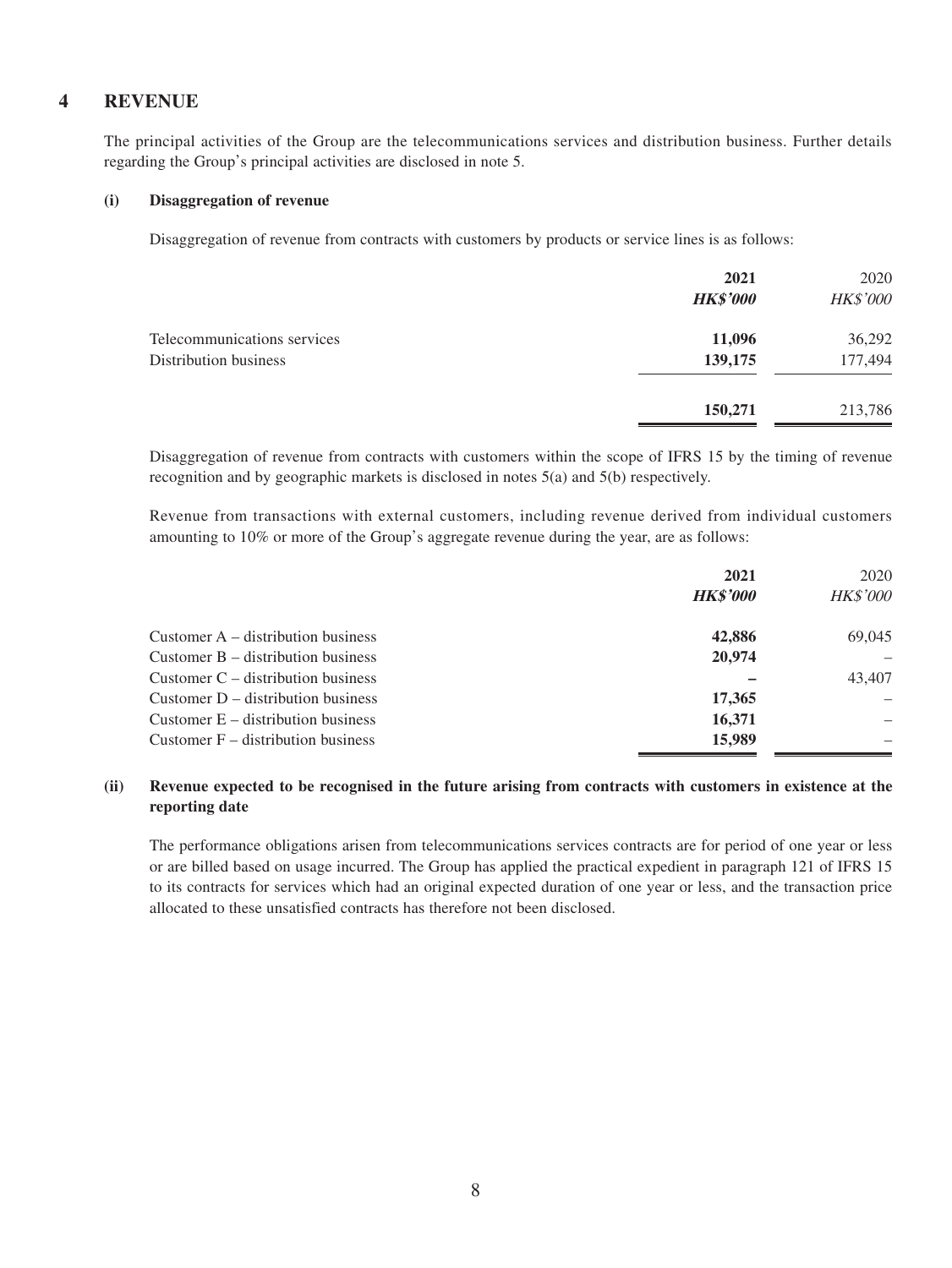### **5 SEGMENT INFORMATION**

Operating segment is reported in a manner consistent with the internal reporting provided to the chief operating decisionmaker ("CODM"). The CODM, who is responsible for allocating resources and assessing performance of the operating segments, has been identified as the key management team of the Company. The CODM reviews the Group's internal reports in order to assess performance, allocate resources and determine the operating segments.

The CODM assesses the performance of the operating segments based on the results attributable to each reportable segment. Interest income and expense are not allocated to segment, as this type of activity is driven by the central treasury function, which manages the cash position of the Group.

The CODM has determined the operating segments based on these reports. The Group is organised into two business segments:

- (i) Telecommunications services: Provision of telecommunications services
- (ii) Distribution business: Distribution of mobile phones and electronic products and distribution of mobile and data top-up e-vouchers

No operating segments have been aggregated to form the reportable segments.

#### **(a) Segment results**

The CODM assesses the performance of the operating segments based on the revenue from external customers and reportable segment profit (i.e. revenue less cost of sales). Segment profits do not include other income, other net (loss)/income, unallocated corporate expenses and finance cost.

Disaggregation of revenue from contracts with customers by the timing of revenue recognition, as well as information regarding the Group's reportable segments as provided to the Group's most senior executive management for the purposes of resource allocation and assessment of segment performance for the years ended 31 December 2021 and 2020 is set out below.

|                           | 2021                |                 |
|---------------------------|---------------------|-----------------|
| <b>Telecommunications</b> | <b>Distribution</b> |                 |
| services                  | business            | <b>Total</b>    |
| <b>HK\$'000</b>           | <b>HK\$'000</b>     | <b>HK\$'000</b> |
|                           |                     |                 |
|                           | 139,175             | 139,175         |
| 11,096                    |                     | 11,096          |
| 11,096                    | 139,175             | 150,271         |
| 11,096                    | 139,175             | 150,271         |
| 827                       | 2,241               | 3,068           |
|                           |                     | 199             |
|                           |                     | (74)            |
|                           |                     | (17, 845)       |
|                           |                     | (62)            |
|                           |                     | (14, 714)       |
|                           |                     |                 |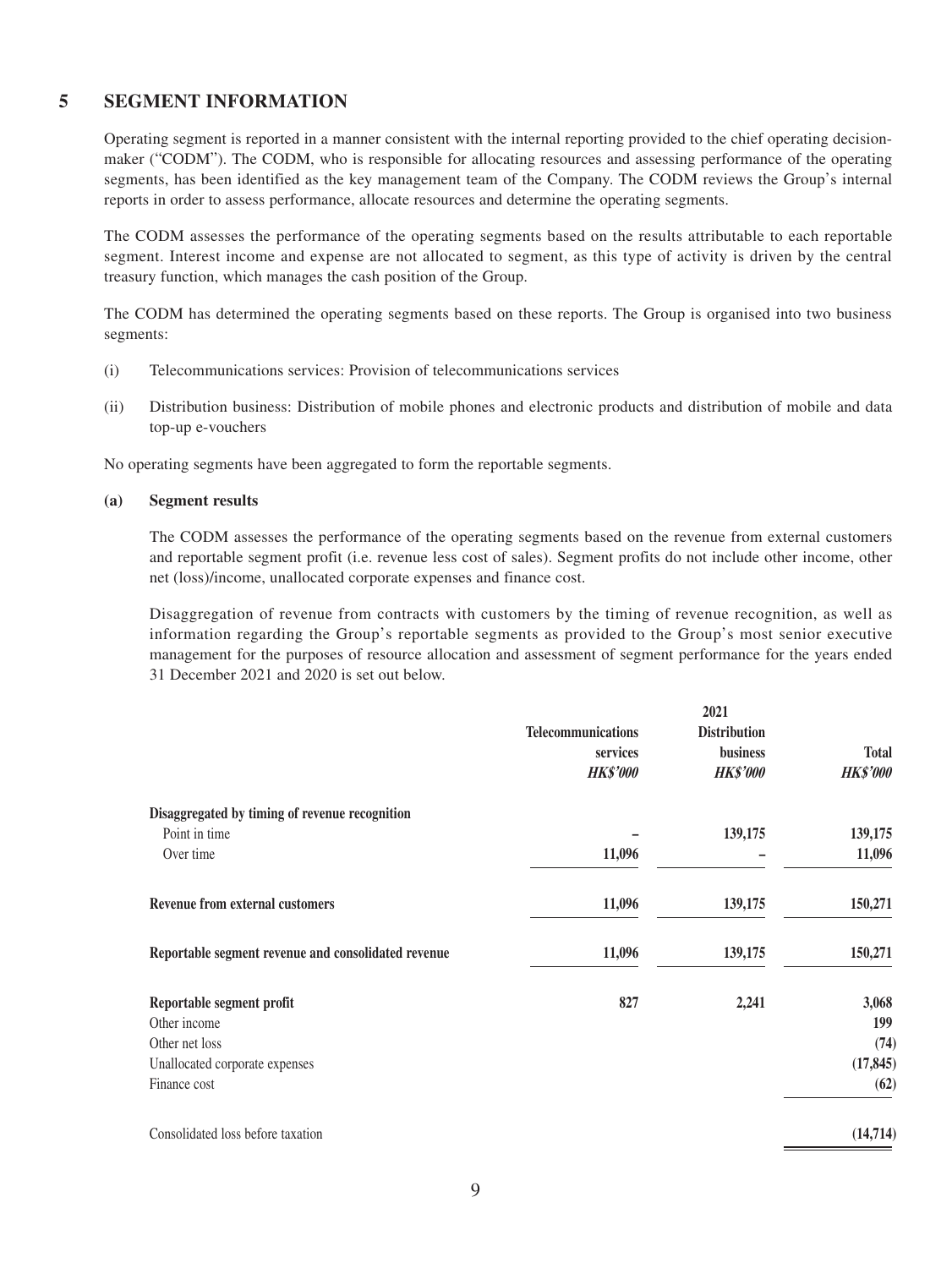|                                                     | Telecommunications | Distribution    |           |
|-----------------------------------------------------|--------------------|-----------------|-----------|
|                                                     | services           | business        | Total     |
|                                                     | <b>HK\$'000</b>    | <b>HK\$'000</b> | HK\$'000  |
| Disaggregated by timing of revenue recognition      |                    |                 |           |
| Point in time                                       |                    | 177,494         | 177,494   |
| Over time                                           | 36,292             |                 | 36,292    |
| <b>Revenue from external customers</b>              | 36,292             | 177,494         | 213,786   |
| Reportable segment revenue and consolidated revenue | 36,292             | 177,494         | 213,786   |
| Reportable segment profit                           | (874)              | 2,768           | 1,894     |
| Other income                                        |                    |                 | 800       |
| Other net income                                    |                    |                 | 36,405    |
| Unallocated corporate expenses                      |                    |                 | (38, 799) |
| Finance cost                                        |                    |                 | (80)      |
| Consolidated profit before taxation                 |                    |                 | 220       |

Information of assets and liabilities for reportable segments are not provided to CODM for their review. Therefore, no analysis of the Group's assets and liabilities by reportable segments are presented.

#### **(b) Geographical information**

The following table sets out information about the geographical locations of (i) the Group's revenue from external customers and (ii) the Group's property, plant and equipment ("specified non-current assets"). The geographical location of customers is based on the location at which the services were provided or the goods delivered. The geographical location of the specified non-current assets is based on the location of the operation to which they are allocated.

|                | <b>Revenue from external customers</b> |                 | <b>Specified non-current assets</b> |          |
|----------------|----------------------------------------|-----------------|-------------------------------------|----------|
|                | 2021                                   | 2020            | 2021                                | 2020     |
|                | <b>HK\$'000</b>                        | <b>HK\$'000</b> | <b>HK\$'000</b>                     | HK\$'000 |
| Hong Kong      | 96,789                                 | 108,193         | 4,218                               | 7,444    |
| Mainland China | 10,596                                 | 36,548          |                                     |          |
| Singapore      | 42,886                                 | 69,045          |                                     |          |
|                | 150,271                                | 213,786         | 4,218                               | 7,444    |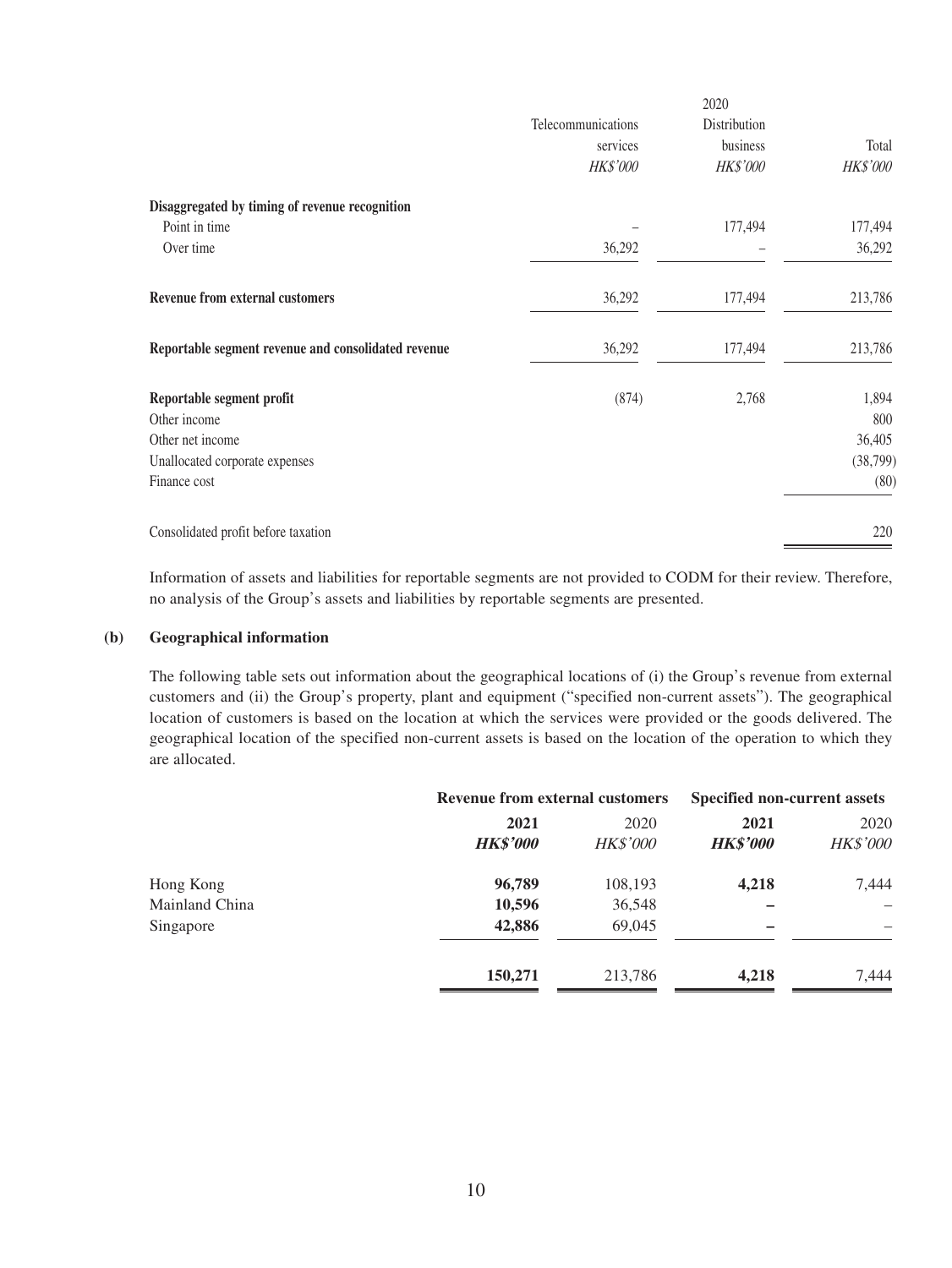### **6 OTHER INCOME AND OTHER NET (LOSS)/INCOME**

|     |                                                                | 2021<br><b>HK\$'000</b> | 2020<br>HK\$'000 |
|-----|----------------------------------------------------------------|-------------------------|------------------|
| (a) | Other income                                                   |                         |                  |
|     | Interest income on financial assets measured at amortised cost | 29                      | 252              |
|     | Government grants (note)                                       |                         | 538              |
|     | Sundry income                                                  | 170                     | 10               |
|     |                                                                | 199                     | 800              |

Note: In 2020, the Group successfully applied for funding support from the Employment Support Scheme under the Antiepidemic Fund, set up by the Hong Kong SAR Government. The purpose of the funding is to provide financial support to enterprises to retain their employees who would otherwise be made redundant. Under the terms of the grant, the Group is required not to make redundancies during the subsidy period and to spend all the funding on paying wages to the employees.

|     |                                                                    | 2021<br><b>HK\$'000</b> | 2020<br>HK\$'000 |
|-----|--------------------------------------------------------------------|-------------------------|------------------|
| (b) | Other net (loss)/income                                            |                         |                  |
|     | Net foreign exchange (loss)/gain                                   | (74)                    | 278              |
|     | Fair value change on contingent consideration                      |                         | 917              |
|     | Gain on extinguishment of contingent consideration (note $12(a)$ ) |                         | 35,210           |
|     |                                                                    | (74)                    | 36,405           |

### **7 (LOSS)/PROFIT BEFORE TAXATION**

(Loss)/profit before taxation is arrived at after charging:

#### **(a) Finance cost**

**(b)** 

|                                                                                   | 2021<br><b>HK\$'000</b> | 2020<br><b>HK\$'000</b> |
|-----------------------------------------------------------------------------------|-------------------------|-------------------------|
| Interest on lease liabilities                                                     | 62                      | 80                      |
| Staff costs*                                                                      |                         |                         |
|                                                                                   | 2021<br><b>HK\$'000</b> | 2020<br><b>HK\$'000</b> |
| Salaries, wages and other benefits<br>Contributions to retirement benefit schemes | 4,783<br>175            | 4,468<br>164            |
|                                                                                   | 4,958                   | 4,632                   |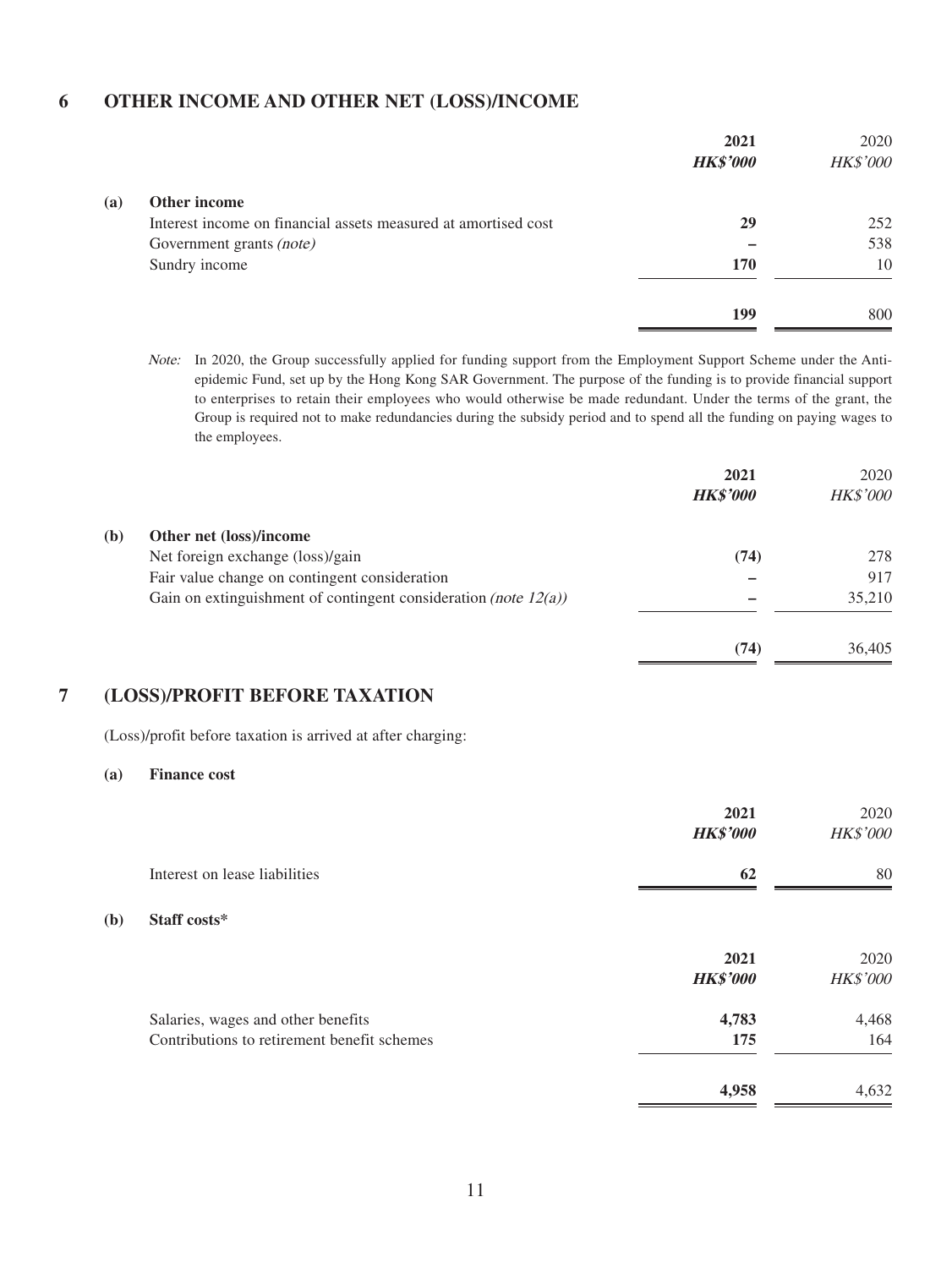#### **(c) Other items**

|                                                         | 2021            | 2020            |
|---------------------------------------------------------|-----------------|-----------------|
|                                                         | <b>HK\$'000</b> | <b>HK\$'000</b> |
| Depreciation*                                           |                 |                 |
| - owned property, plant and equipment                   | 1,547           | 2,156           |
| - right-of-use assets                                   | 812             | 846             |
| Impairment losses on trade receivables*                 | 96              | 14,597          |
| Impairment losses on other receivables and prepayments* |                 | 1,159           |
| Impairment losses on property plant and equipment*      | 1,835           | 262             |
| Impairment losses on goodwill*                          |                 | 5,942           |
| Operating lease expense*                                | 1,193           | 1,363           |
| Auditors' remuneration*                                 |                 |                 |
| - audit services                                        | 1,075           | 1,067           |
| - tax services                                          | 10              | 10              |
| - other services                                        | 5               | 5               |
| Cost of inventories                                     | 137,229         | 176,267         |
| Licence charges*                                        | 899             | 922             |
| Repair and maintenance*                                 | 1,072           | 1,259           |
| Data processing and billing management fee*             | 600             | 600             |
| Legal and professional fee*                             | 1,367           | 1,421           |

These items are included in "administrative and other operating expenses" in the consolidated statement of profit or loss and other comprehensive income.

# **8 INCOME TAX IN THE CONSOLIDATED STATEMENT OF PROFIT OR LOSS AND OTHER COMPREHENSIVE INCOME**

**Taxation in the consolidated statement of profit or loss and other comprehensive income represents:**

|                                 | 2021<br><b>HK\$'000</b> | 2020<br>HK\$'000 |
|---------------------------------|-------------------------|------------------|
| Current tax - Outside Hong Kong | 18                      | 18               |
| Deferred tax                    | (512)                   | 870              |
|                                 | (494)                   | 888              |

#### **(i) Hong Kong Profits Tax**

The Company's Hong Kong subsidiaries are subject to Hong Kong Profits Tax. In addition, whilst the Company and Elitel Limited, a direct wholly-owned subsidiary of the Company, are incorporated in the Cayman Islands, they are considered as having a presence in Hong Kong for tax purpose since they are primarily managed and controlled in Hong Kong. Accordingly, they are subject to tax on an entity basis on income arising in or derived from Hong Kong. The provision for Hong Kong Profits Tax for 2021 is calculated at 16.5% (2020: 16.5%) of the estimated assessable profits for the year. No provision for Hong Kong Profits Tax has been made for the year ended 31 December 2021 (2020: Nil) as the Group's operations in Hong Kong sustained a loss for taxation purpose during the year.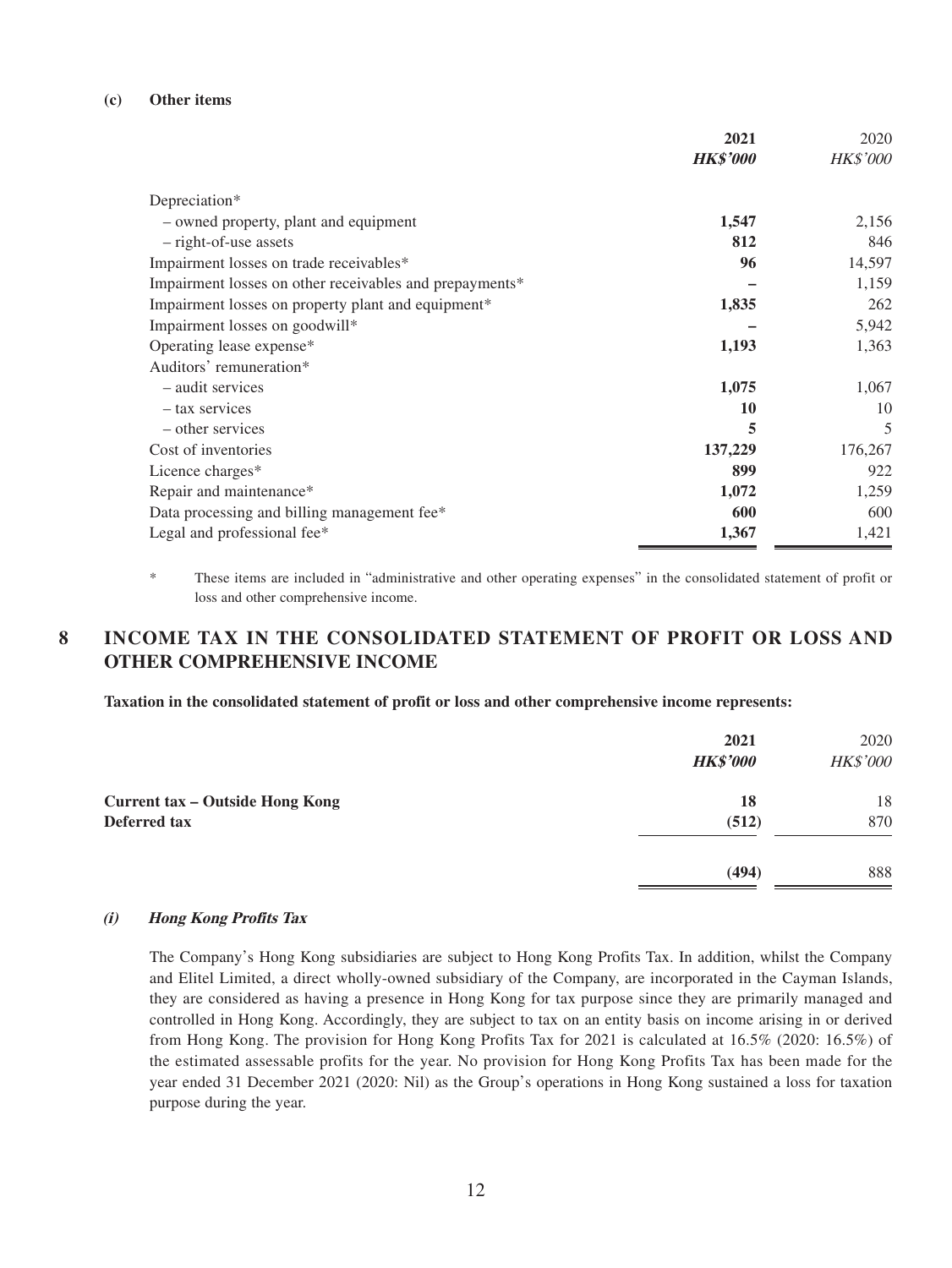#### **(ii) Tax outside Hong Kong**

Taxation for subsidiaries outside Hong Kong is charged at the appropriate current rates of taxation ruling in the relevant countries.

### **9 DIVIDENDS**

The Board does not recommend the payment of a final dividend for the year ended 31 December 2021 (2020: Nil).

### **10 LOSS PER SHARE**

The calculation of the basic and diluted loss per share attributable to the ordinary equity shareholders of the Company is based on the following data:

|                                                                       | 2021             | 2020            |
|-----------------------------------------------------------------------|------------------|-----------------|
|                                                                       | <b>HK\$'000</b>  | <b>HK\$'000</b> |
| Loss for the year attributable to the ordinary equity shareholders of |                  |                 |
| the Company for the purpose of basic and diluted loss per share       | (14,205)         | (668)           |
| Weighted average number of ordinary shares (Basic and diluted)        |                  |                 |
|                                                                       | 2021             | 2020            |
|                                                                       | <b>Number of</b> | Number of       |
|                                                                       | <i>shares</i>    | shares          |
| Issued ordinary shares at 1 January                                   | 184,875,000      | 184,875,000     |
| Weighted average number of ordinary shares at 31 December             | 184,875,000      | 184,875,000     |

The calculation of the basic and diluted loss per share was based on the loss for the year attributable to the equity shareholders of the Company of approximately HK\$14,205,000 (2020: approximately HK\$668,000), and the weighted average number of 184,875,000 ordinary shares (2020: 184,875,000 ordinary shares) in issue during the year, to reflect the effect of the Share Consolidation.

Diluted loss per share was the same as basic loss per share for the years ended 31 December 2021 and 2020 as there were no dilutive potential ordinary shares during these years.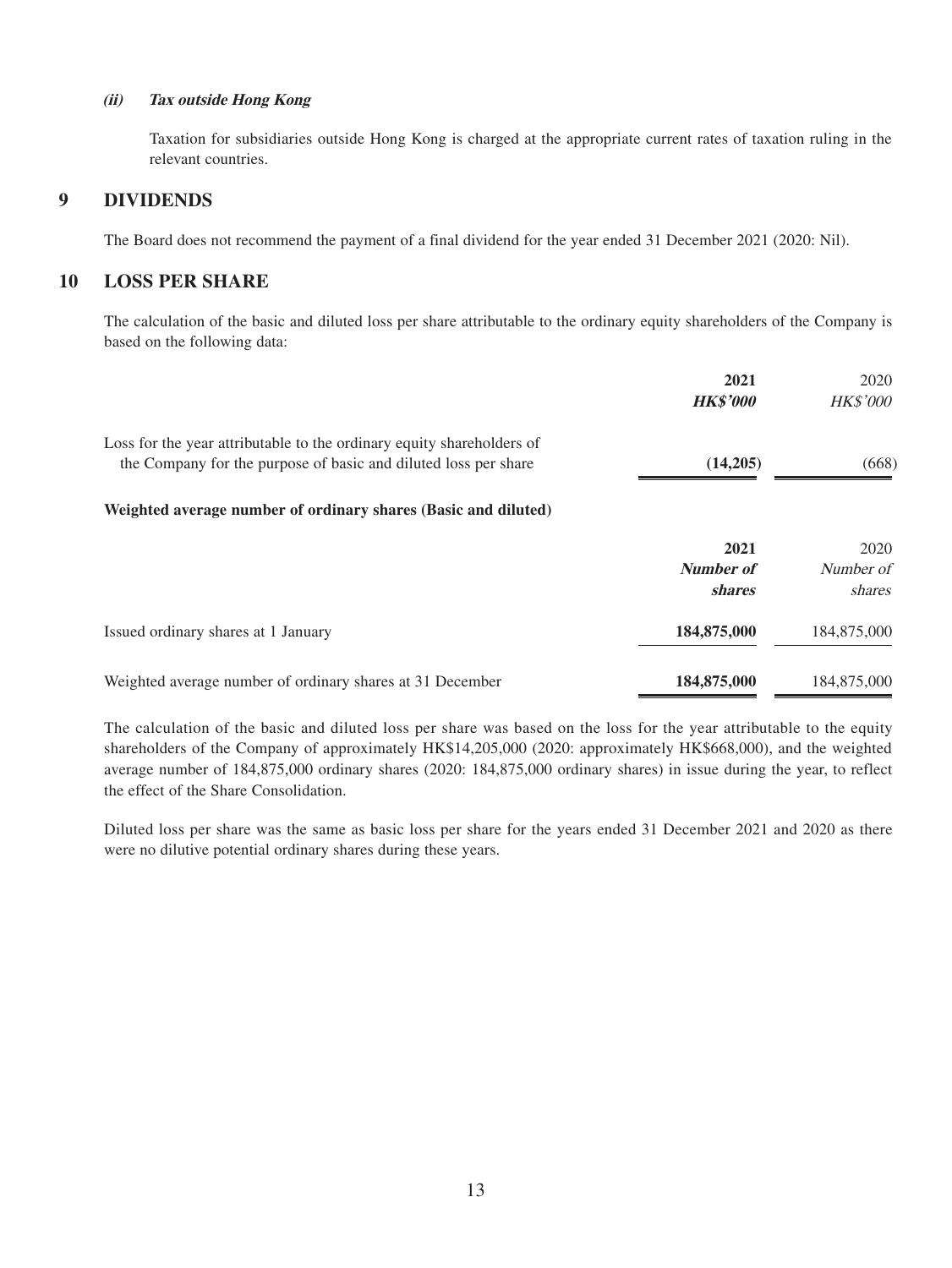### **11 PROPERTY, PLANT AND EQUIPMENT**

|                                        | <b>Properties</b><br>leased for<br>own use<br>HK\$'000 | <b>Furniture and</b><br>fixtures<br>HK\$'000 | Leasehold<br>improvements<br><b>HK\$'000</b> | <b>Facilities</b><br>equipment<br>HK\$'000 | Office<br>equipment<br>HK\$'000 | Motor<br>vehicles<br>HK\$'000 | <b>Total</b><br>HK\$'000 |
|----------------------------------------|--------------------------------------------------------|----------------------------------------------|----------------------------------------------|--------------------------------------------|---------------------------------|-------------------------------|--------------------------|
| Cost:                                  |                                                        |                                              |                                              |                                            |                                 |                               |                          |
| At 1 January 2020                      | 718                                                    | 402                                          | 1,860                                        | 33,623                                     | 650                             | 2,637                         | 39,890                   |
| Additions                              | 309                                                    |                                              |                                              | 865                                        | 11                              |                               | 1,185                    |
| At 31 December 2020 and 1 January 2021 | 1,027                                                  | 402                                          | 1,860                                        | 34,488                                     | 661                             | 2,637                         | 41,075                   |
| Additions                              | 316                                                    |                                              |                                              | 646                                        | $\boldsymbol{6}$                |                               | 968                      |
| At 31 December 2021                    | 1,343                                                  | 402                                          | 1,860                                        | 35,134                                     | 667                             | 2,637                         | 42,043                   |
| Accumulated depreciation:              |                                                        |                                              |                                              |                                            |                                 |                               |                          |
| At 1 January 2020                      | 684                                                    | 329                                          | 1,519                                        | 24,689                                     | 597                             | 2,549                         | 30,367                   |
| Charge for the year                    | 100                                                    | 73                                           | 341                                          | 2,365                                      | 35                              | 88                            | 3,002                    |
| Impairment losses (note 7(c))          | 243                                                    |                                              |                                              |                                            | 19                              |                               | 262                      |
| At 31 December 2020 and 1 January 2021 | 1,027                                                  | 402                                          | 1,860                                        | 27,054                                     | 651                             | 2,637                         | 33,631                   |
| Charge for the year                    | 54                                                     |                                              |                                              | 2,292                                      | 13                              | $\overline{a}$                | 2,359                    |
| Impairment losses (note 7(c))          | 262                                                    |                                              |                                              | 1,573                                      |                                 |                               | 1,835                    |
| At 31 December 2021                    | 1,343                                                  | 402                                          | 1,860                                        | 30,919                                     | 664                             | 2,637                         | 37,825                   |
| Net book value:                        |                                                        |                                              |                                              |                                            |                                 |                               |                          |
| At 31 December 2021                    |                                                        |                                              |                                              | 4,215                                      | 3                               |                               | 4,218                    |
| At 31 December 2020                    |                                                        |                                              |                                              | 7,434                                      | $10\,$                          |                               | 7,444                    |

#### **Impairment loss**

As at 31 December 2021, the Group's management identified a cash-generating unit, a subsidiary relating to the telecommunication segment in Hong Kong which has continued to underperform, and estimated the corresponding recoverable amount of its property, plant and equipment. Based on these estimates, an impairment loss of approximately HK\$1,835,000 (2020: approximately HK\$262,000) was recognised under other operating expenses to write down the carrying amounts of the related property, plant and equipment to its recoverable amount of approximately HK\$4,218,000. The estimates of recoverable amount were based on the value-in-use model, in which the cash flows were discounted using a discount rate of 13% (2020: 13%). The discount rate used was pre-tax and reflected specific risks relating to the operation of the relevant subsidiary.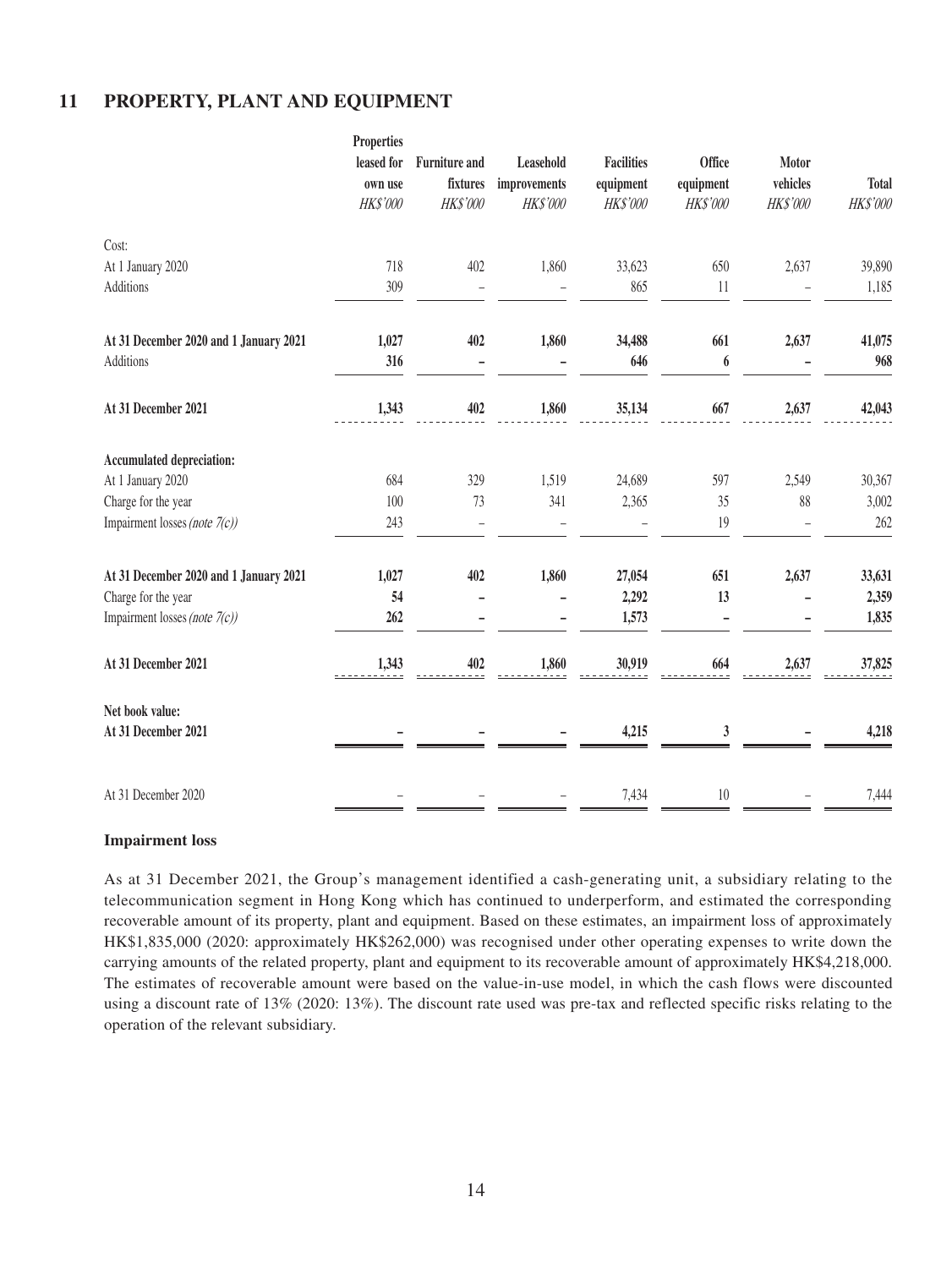#### **Right-of-use assets**

The analysis of the net book value of right-of-use assets by class of underlying asset is as follows:

| <b>Notes</b> | 2021<br><b>HK\$'000</b> | 2020<br>HK\$'000 |
|--------------|-------------------------|------------------|
| (i)          |                         |                  |
| (ii)         | 595                     | 707              |
|              | 595                     | 707              |
|              |                         |                  |

The analysis of expense items in relation to leases recognised in profit or loss is as follows:

|                                                                          | 2021<br><b>HK\$'000</b> | 2020<br>HK\$'000 |
|--------------------------------------------------------------------------|-------------------------|------------------|
| Depreciation charge of right-of-use assets by class of underlying asset: |                         |                  |
| - Properties leased for own use                                          | 54                      | 100              |
| - Facilities equipment                                                   | 758                     | 746              |
|                                                                          | 812                     | 846              |
| Interest on lease liabilities <i>(note</i> $7(a)$ )                      | 62                      | 80               |
| Expense relating to short-term leases                                    |                         |                  |
| - rental of properties                                                   | 1,193                   | 1,363            |
| - rental of transmission lines                                           | 17                      | 156              |

During the year, additions to right-of-use assets were approximately HK\$962,000 (2020: approximately HK\$1,135,000). This amount primarily related to the capitalised lease payments payable under new agreements entered into during the year.

#### **(i) Properties leased for own use**

The Group has obtained the right to use properties as its offices through tenancy agreements. The leases typically run for an initial period of one to two years.

#### **(ii) Facilities equipment**

The Group leases transmission lines under leases for an initial period of one to three years. None of the leases includes variable lease payments.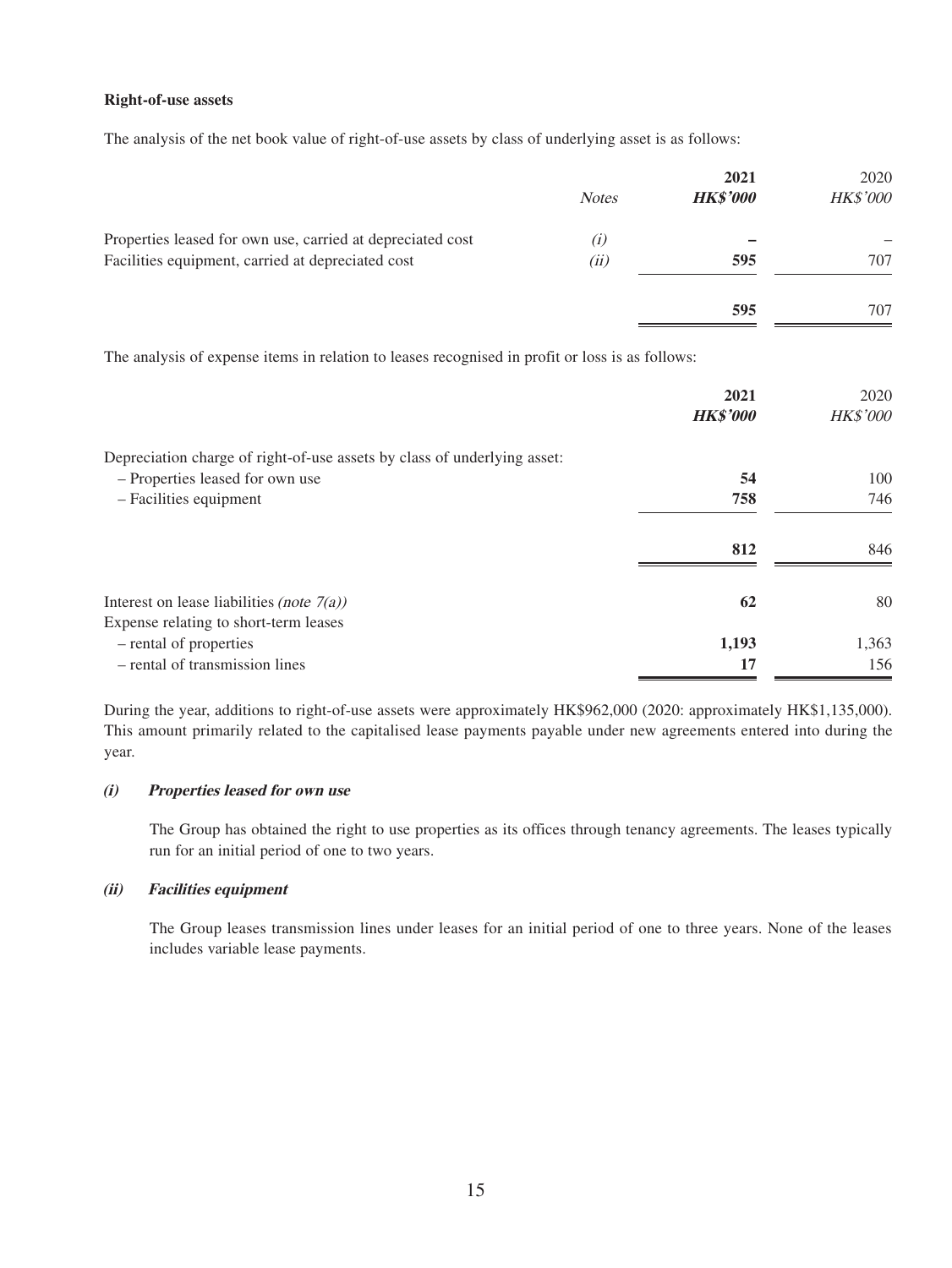### **12 CONTINGENT CONSIDERATION PAYABLES**

### **(a) Acquisition of Joint Top Investments Limited**

On 8 September 2017, the Group completed the acquisition of Joint Top Investments Limited ("Joint Top") together with its subsidiary, Guangzhou Directel Telecommunications Limited\* 廣州直通電訊有限公司 ("GZDT") (together with Joint Top, the "Joint Top Group") (the "PRC Acquisition"). Following the completion, Joint Top became an indirect wholly-owned subsidiary of the Company and thereafter, the Group has been engaging in the provision of telecommunications services and distribution business in Guangdong province in the PRC.

Pursuant to the sale and purchase agreement, the consideration for acquiring the entire equity interests in Joint Top, amounting to HK\$50,000,000, comprised cash consideration of HK\$10,000,000 payable immediately and a further contingent amount to be settled in 2021 (if applicable) depending upon the fulfilment of certain predetermined conditions.

In view of the lower-than-expected performance of Joint Top Group, on 24 December 2020, the Group and the vendor entered into a supplemental sale and purchase agreement. Pursuant to the supplemental agreement, clauses in relation to the fulfillment of certain pre-determined conditions were removed and the total consideration was revised to HK\$10,000,000, which had already been settled in 2017. The contingent consideration recognised as a financial liability under "Contingent consideration payables" at fair value amounted to approximately HK\$35,210,000 at 24 December 2020. Following the conclusion of the supplemental agreement, a "gain on extinguishment of contingent consideration payables" of approximately HK\$35,210,000 was recognised in the consolidated statement of profit or loss and other comprehensive income during the year ended 31 December 2020 (see note  $6(b)$ ).

### **(b) Acquisition of South Data Communication Pte. Ltd.**

On 13 September 2017, Asia Globe Investments Limited ("Asia Globe"), a wholly-owned subsidiary of the Company, entered into a sale and purchase agreement with an independent third party vendor, pursuant to which Asia Globe agreed to purchase and the vendor agreed to sell the entire issued share capital of South Data Communication Pte. Ltd. ("South Data") (the "Singapore Acquisition") at a total consideration of HK\$6,000,000, which is to be satisfied by the payment of cash consideration at the completion date of the Singapore Acquisition. South Data is a company incorporated in Singapore with limited liability and is principally engaged in the provision of telecommunications services and distribution business in Singapore.

The total consideration for acquiring the entire equity interests in South Data, amounting to HK\$6,000,000, comprised cash and contingent consideration receivables from the vendor in 2021 (if applicable) depending upon the fulfillment of certain pre-determined conditions. No contingent consideration receivable was recognised as a financial asset at 31 December 2020 and 2021.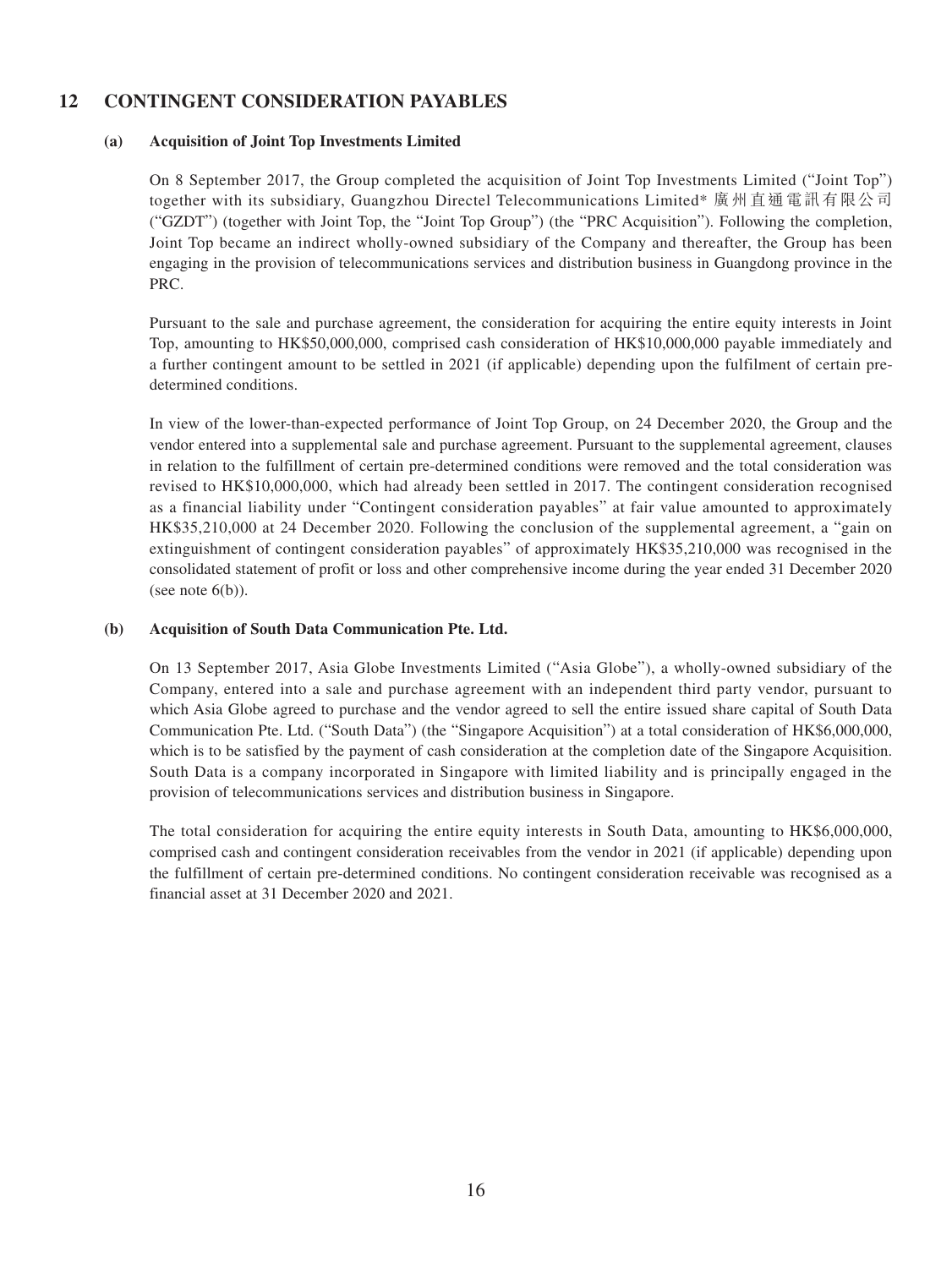### **13 GOODWILL**

| Cost:                                                                    |        |
|--------------------------------------------------------------------------|--------|
| At 1 January 2020, 31 December 2020, 1 January 2021 and 31 December 2021 | 34,003 |
|                                                                          |        |
| <b>Accumulated impairment losses:</b>                                    |        |
| At 1 January 2020                                                        | 28,061 |
| Impairment losses (note $7(c)$ )                                         | 5,942  |
|                                                                          |        |
| At 31 December 2020, 1 January 2021 and 31 December 2021                 | 34,003 |
|                                                                          |        |
| <b>Carrying amount:</b>                                                  |        |
| At 31 December 2020 and 31 December 2021                                 |        |
|                                                                          |        |

The goodwill of approximately HK\$28,061,000 arising from the Mainland China Acquisition was attributable to the synergy from the established distribution network and sales channels of GZDT to penetrate into the Mainland China market through distribution of the Group's SIM cards.

The goodwill of approximately HK\$5,942,000 arising from the Singapore Acquisition was attributable to the synergy from the established distribution network and sales channels of South Data to penetrate into the Singapore market through distribution of the Group's mobile and data top-up e-vouchers.

#### **Impairment loss**

During the year ended 31 December 2020, a subsidiary of the Group in Singapore was operating under a difficult market condition. This represented an indication that the non-financial assets of that subsidiary may be impaired. The Group assessed the recoverable amounts of the related CGU in Singapore to be HK\$Nil and therefore recorded an impairment of HK\$5,942,000 on the carrying amount of goodwill at 31 December 2020.

### **14 OTHER NON-CURRENT FINANCIAL ASSETS**

|                                                                                       | 2021<br><b>HK\$'000</b> | 2020<br><b>HK\$'000</b> |
|---------------------------------------------------------------------------------------|-------------------------|-------------------------|
| Equity securities designated at FVOCI (non-recycling) (Note)<br>- Listed in Hong Kong | 1.558                   | 1.719                   |

Note: The equity securities are shares in Hospital Corporation of China Limited, a listed equity securities (stock code: 3869) listed on the Stock Exchange of Hong Kong Limited, and mainly engaged in operation and management of privately owned hospitals in Mainland China. The Group designated the listed equity securities as measured at FVOCI (non-recycling), as the investments are held for strategic purposes. No dividends were received on these investments during the year (2020: HK\$Nil).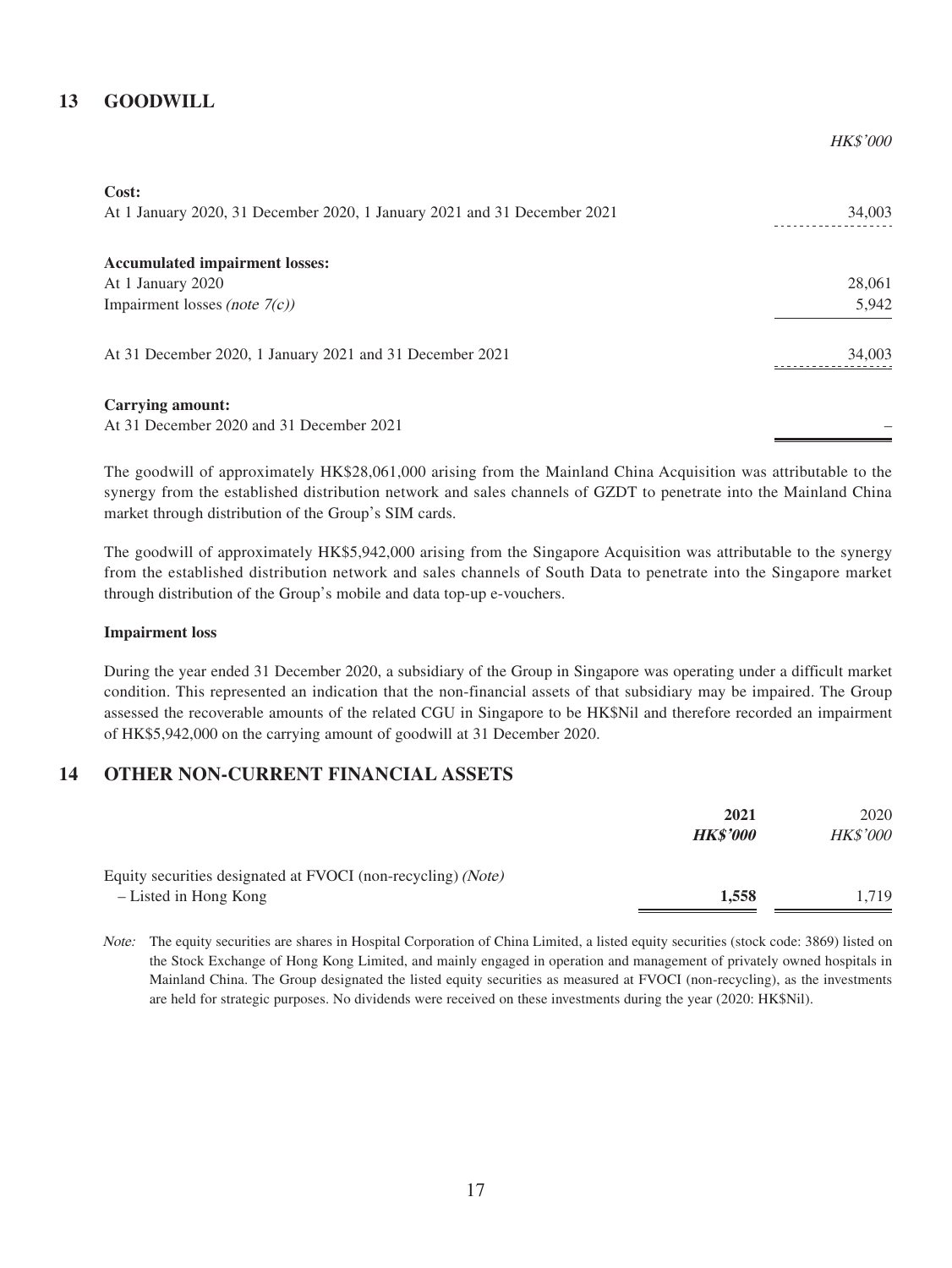### **15 INVENTORIES**

|                                      | 2021            | 2020     |
|--------------------------------------|-----------------|----------|
|                                      | <b>HK\$'000</b> | HK\$'000 |
| SIM cards                            | 237             | 93       |
| Recharge and top-up vouchers         | 9               | 6        |
| Mobile phone and electronic products | 625             | 198      |
|                                      | 871             | 297      |

## **16 RECEIVABLES, DEPOSITS AND PREPAYMENTS**

|                                                                | 2021<br><b>HK\$'000</b> | 2020<br><b>HK\$'000</b> |
|----------------------------------------------------------------|-------------------------|-------------------------|
| <b>Trade receivables</b>                                       |                         |                         |
| - amounts due from third parties                               | 42,492                  | 43,335                  |
| Less: loss allowance                                           | (18, 458)               | (18, 362)               |
|                                                                | 24,034                  | 24,973                  |
| Other receivables, deposits and prepayments                    |                         |                         |
| - amounts due from shareholders from non-controlling interests | 60                      |                         |
| - other receivables                                            | 280                     | 278                     |
| - deposits and prepayments                                     | 3,241                   | 4,279                   |
|                                                                | 3,581                   | 4,557                   |
|                                                                | 27,615                  | 29,530                  |

All of the receivables, deposits and prepayments are expected to be recovered or recognised as expense within one year.

The amounts due from shareholders from non-controlling interests are unsecured, interest-free and repayable on demand.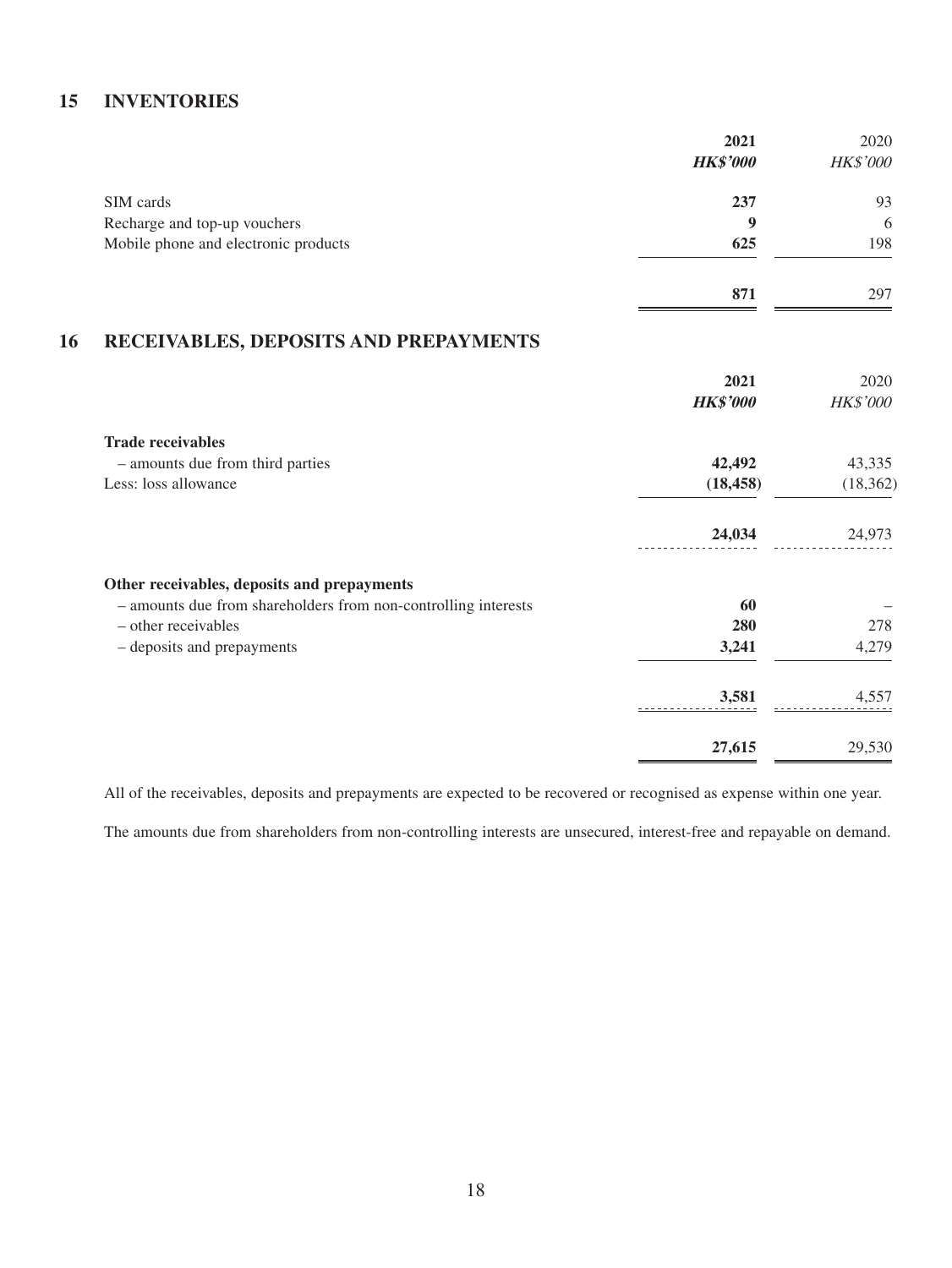#### **Ageing analysis**

As of the end of the reporting period, the ageing analysis of trade debtors, based on the invoice date and net of loss allowance, is as follows:

|                                    | 2021<br><b>HK\$'000</b> | 2020<br>HK\$'000 |
|------------------------------------|-------------------------|------------------|
| Within 1 month                     | 13,263                  | 12,132           |
| Over 1 month but within 3 months   | 3,247                   | 9,999            |
| Over 3 months but within 6 months  |                         | 597              |
| Over 6 months but within 12 months | 7,523                   | 2,245            |
|                                    | 24,034                  | 24,973           |

Generally, the provision of telecommunications services and distribution business to the Group's major customers, including their dealers, are made in an open account with credit terms up to 60 days after the date of invoice. Subject to negotiations, credit terms can be extended to three to six months for certain customers with well-established trading and payment records on a case-by-case basis. Provision of telecommunications services to the Group's prepaid users are billed in advance, whereas postpaid users are made in an open account with credit terms up to 12 days after the date of invoice.

### **17 PLEDGED BANK DEPOSITS AND CASH AND CASH EQUIVALENTS**

|                                                                               | 2021<br><b>HK\$'000</b> | 2020<br><b>HK\$'000</b> |
|-------------------------------------------------------------------------------|-------------------------|-------------------------|
| Deposits with banks                                                           | 6,224                   | 16,718                  |
| Cash at banks                                                                 | 23,375                  | 20,478                  |
| Cash on hand                                                                  | 125                     | 158                     |
|                                                                               | 29,724                  | 37,354                  |
| Less: pledged bank deposits (note)                                            | (200)                   | (200)                   |
| Cash and cash equivalents in the consolidated statement of financial position | 29,524                  | 37,154                  |

Note: Bank deposits of HK\$200,000 (2020: HK\$200,000) were pledged for the issuance of a performance bond by a bank (note 20).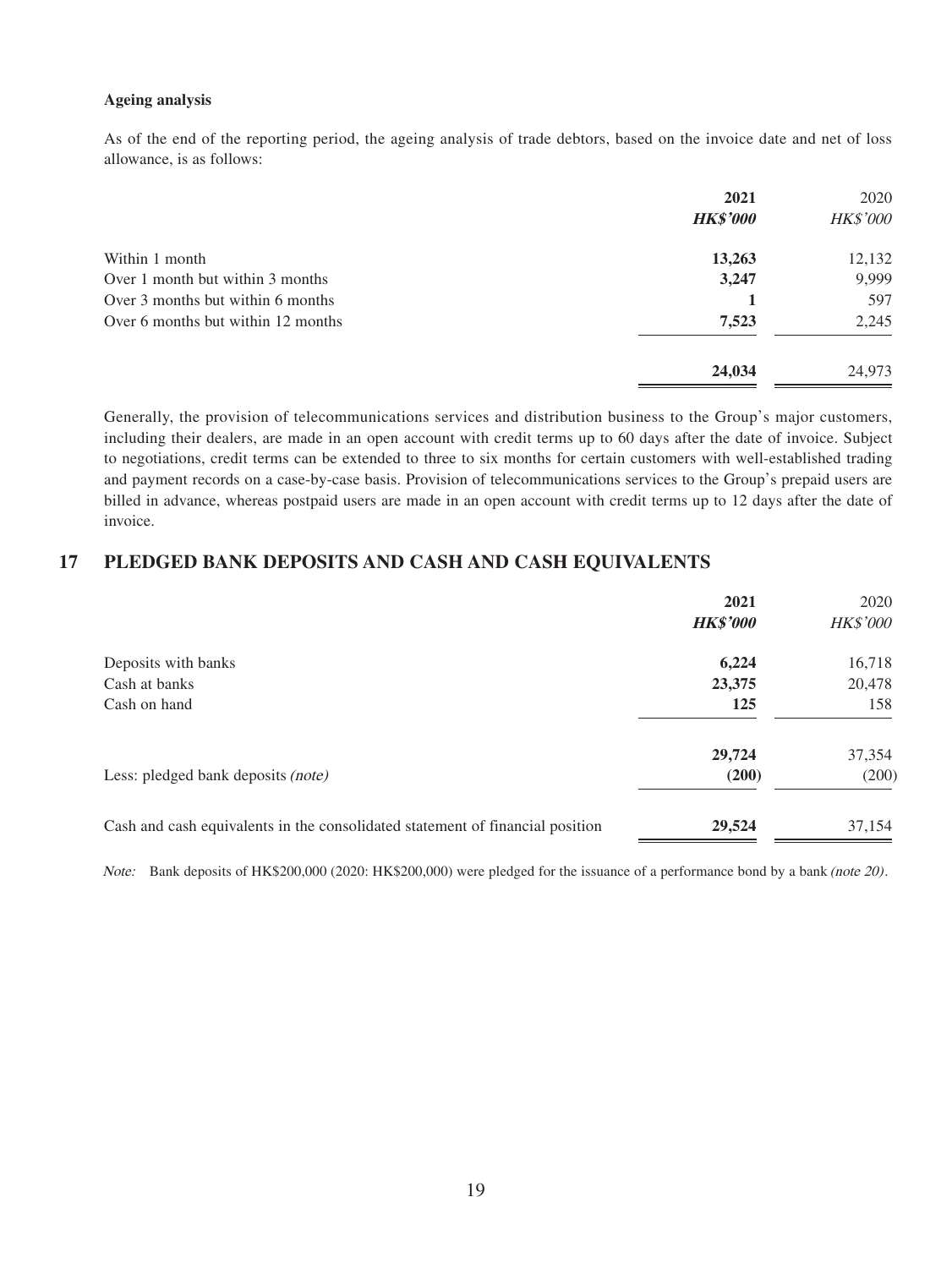### **18 PAYABLES AND ACCRUALS AND CONTRACT LIABILITIES**

|                                                               | 2021<br><b>HK\$'000</b> | 2020<br>HK\$'000 |
|---------------------------------------------------------------|-------------------------|------------------|
| <b>Trade payables</b>                                         |                         |                  |
| - amounts due to third parties                                | 3,079                   | 360              |
| Other payables and accruals<br>- accrued charges and deposits | 2,886                   | 2,993            |
| <b>Contract liabilities</b>                                   |                         |                  |
| Telecommunications services                                   |                         |                  |
| - advance payments                                            | 152                     | 591              |
|                                                               | 6,117                   | 3,944            |

Trade and other payables and accruals are expected to be settled within one year or are repayable on demand.

#### **(a) Trade payables**

As of the end of the reporting period, the ageing analysis of trade payables, based on the invoice date, is as follows:

|                                    | 2021<br><b>HK\$'000</b> | 2020<br><b>HK\$'000</b> |
|------------------------------------|-------------------------|-------------------------|
| Within 1 month                     | 386                     | 170                     |
| Over 1 month but within 3 months   | 75                      | 141                     |
| Over 3 months but within 12 months | 2,560                   | 32                      |
| Over 12 months                     | 58                      | 17                      |
|                                    | 3,079                   | 360                     |

#### **(b) Contract liabilities**

Typical payment terms which impact on the amount of contract liabilities recognised are as follows:

The Group provides telecommunications services to customers through a variety of plans on a prepaid basis. Revenue is recognised using an output method, either as the service entitlement units are used or as time elapses, because it reflects the pattern by which the Group satisfies the performance obligation through the transfer of service to the customer. The service is generally billed in advance, which results in a contract liability.

The above balances represent the aggregate amount of the transaction price allocated to the performance obligations that are unsatisfied or partially satisfied at the end of the reporting period, all of which will be recognised as revenue during the subsequent reporting period.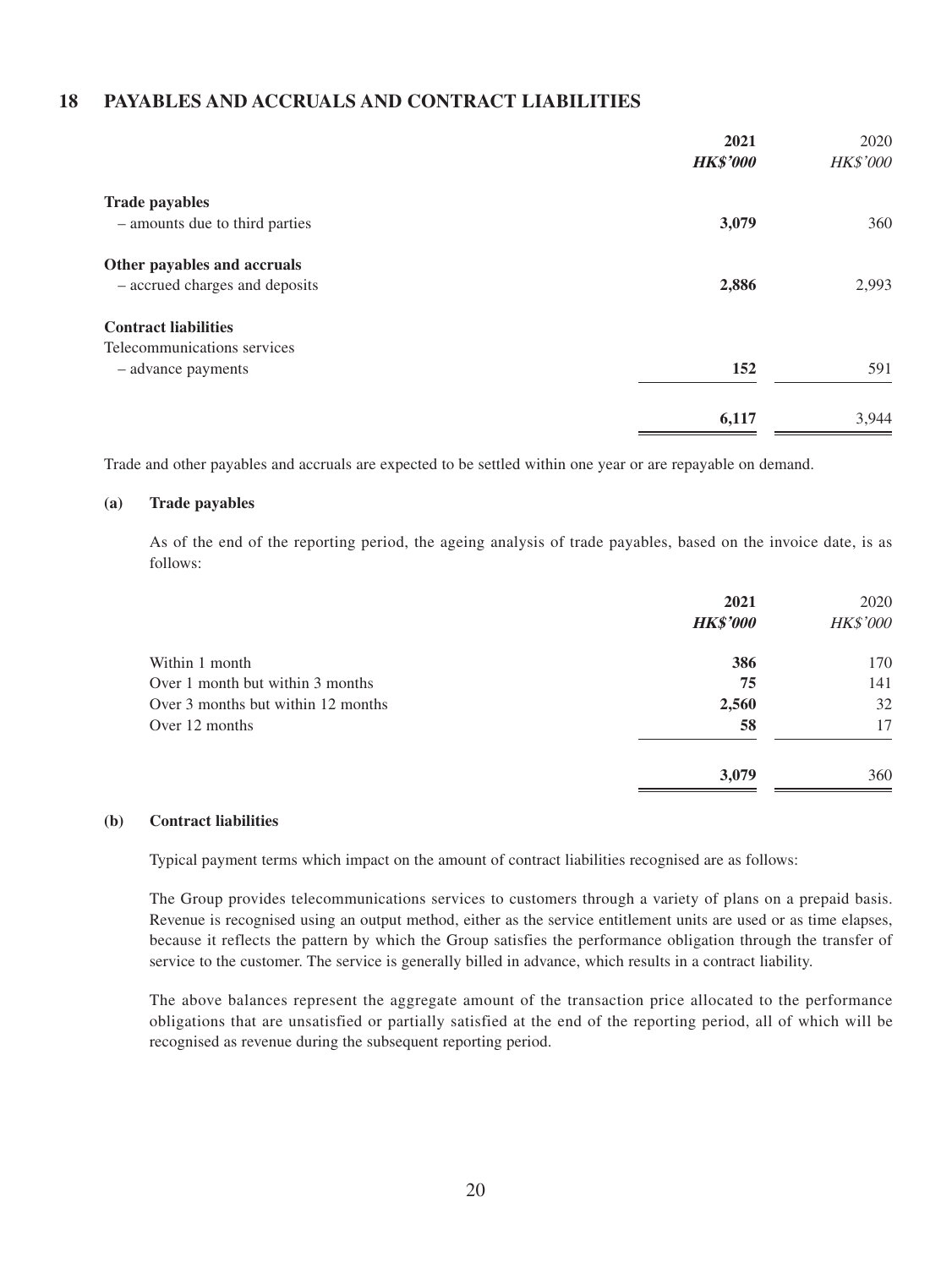#### **Movements in contract liabilities**

| 2021            | 2020            |
|-----------------|-----------------|
| <b>HK\$'000</b> | <b>HK\$'000</b> |
| 591             | 1,261           |
|                 |                 |
| (591)           | (1,261)         |
| 1,454           | 1,375           |
|                 |                 |
| (1,302)         | (784)           |
| 152             | 591             |
|                 |                 |

### **19 LEASE LIABILITIES**

The following table shows the remaining contractual maturities of the Group's lease liabilities:

|                                                                                      |                                                                             | 2021                                                      |                                                               | 2020                                        |  |
|--------------------------------------------------------------------------------------|-----------------------------------------------------------------------------|-----------------------------------------------------------|---------------------------------------------------------------|---------------------------------------------|--|
|                                                                                      | <b>Present value</b><br>of the minimum<br>lease payments<br><b>HK\$'000</b> | <b>Total minimum</b><br>lease payments<br><b>HK\$'000</b> | Present value<br>of the minimum<br>lease payments<br>HK\$'000 | Total minimum<br>lease payments<br>HK\$'000 |  |
| Within 1 year                                                                        | 719                                                                         | 765                                                       | 968                                                           | 1,016                                       |  |
| After 1 year but within 2 years<br>After 2 years but within 5 years<br>After 5 years | 284<br>230                                                                  | 304<br>247                                                | 138<br>258<br>50                                              | 158<br>290<br>51                            |  |
|                                                                                      | 514                                                                         | 551                                                       | 446                                                           | 499                                         |  |
|                                                                                      | 1,233                                                                       | 1,316                                                     | 1,414                                                         | 1,515                                       |  |
| Less: total future interest expenses                                                 |                                                                             | (83)                                                      |                                                               | (101)                                       |  |
| Present value of lease liabilities                                                   |                                                                             | 1,233                                                     |                                                               | 1,414                                       |  |

### **20 CONTINGENT LIABILITY**

As at 31 December 2021, performance bond of HK\$200,000 (2020: HK\$200,000) was given by a bank in favour of the Office of the Communications Authority as security for due performance and observance of the Group's obligation under the Services-Based Operator Licence. The Group has pledged bank deposits for the above performance bond (note 17). At the end of the reporting period, the directors do not consider it probable that a claim will be made against the Group in this regard.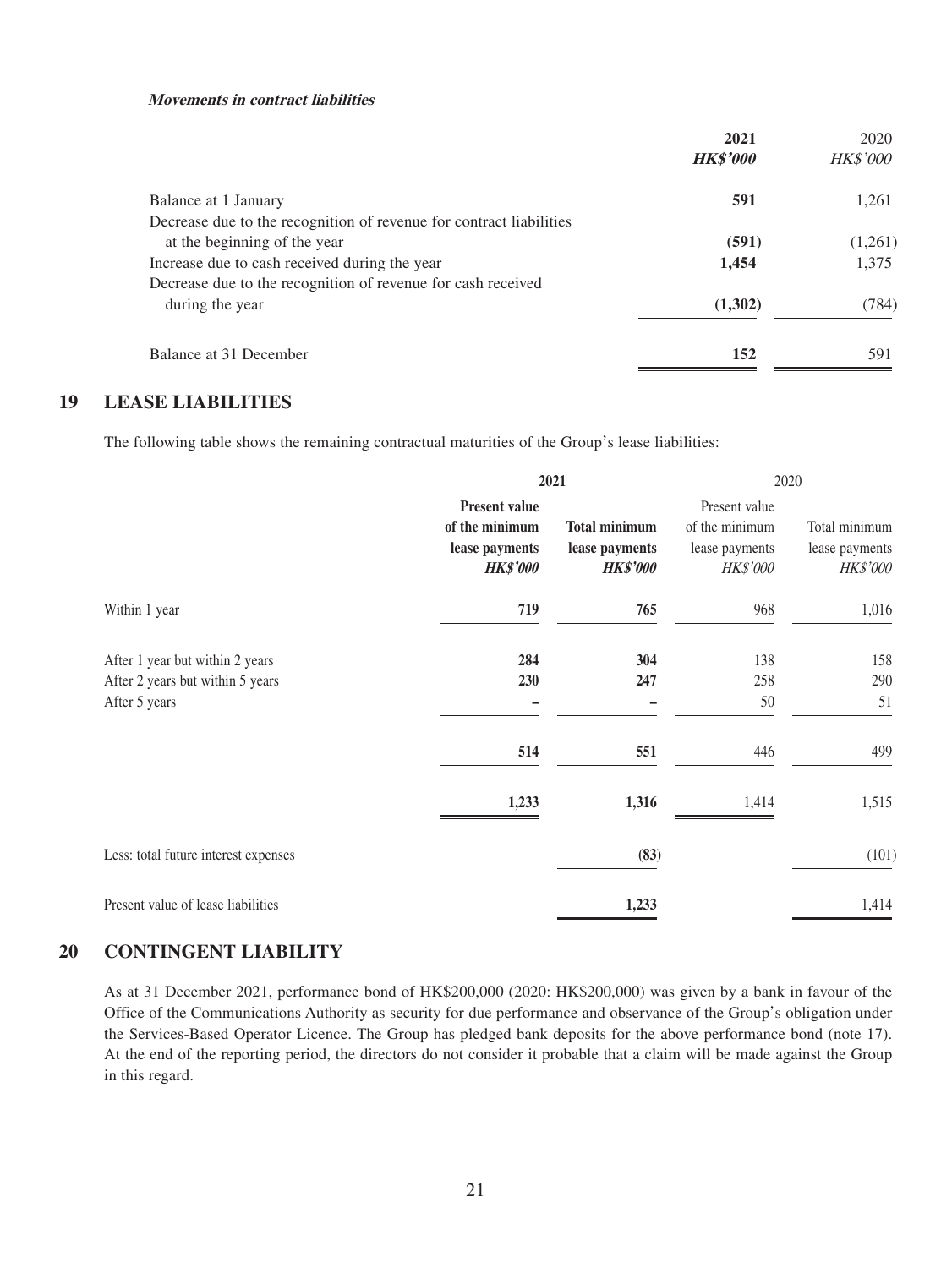# **MANAGEMENT DISCUSSION AND ANALYSIS**

## **BUSINESS REVIEW AND OUTLOOK**

#### **Business in Hong Kong**

The Group is a mobile virtual network operator ("MVNO") which is principally engaged in the provision of mobile telecommunications services and telecommunications value-added services. The Group does not have its own telecommunications network infrastructure and its business mainly involves the trading of the airtime and mobile data sourced from several mobile network operators ("MNOs") in and outside Hong Kong and subsequently sold the airtime and mobile data through different channels and in various forms to users and dealers. The Group also provides telesales dealership services and other services.

The Group continued its marketing efforts in promoting its telecommunications services and is actively contacting distributors for the distribution of various pre-paid products offered by the Group. However, the Group was unable to secure new contracts with committed subscription from distributors for the year ended 31 December 2021 for the pre-paid products offered by the Group and similar pre-paid roaming products provided by other competitors can easily be found in the highly competitive mobile telecommunications industry. As the backdrop of increase in confirmed cases of novel coronavirus (the "COVID-19") pandemic globally since the beginning of 2020, countries around the world have adopted sweeping measures to stem the spread of the COVID-19 including but are not limited to full lockdowns, compulsory quarantine for persons travelling into their countries, as well as imposing travel restrictions on the entry of tourists. All these measures have led to decrease in overseas tourists or no access for them to travel to Hong Kong, particularly a significant decrease in tourists from the Mainland China, and heavily stricken the tourist industry and the retail industry, while some travel agencies are thereby exposed to financial difficulties or risk of bankruptcy. As a result of the plunge in the number of tourists from Mainland China and overseas, the sales of the Group's pre-paid roaming products have been therefore adversely affected.

The revenue derived from the provision of telecommunications services decreased significantly by approximately 27.3% to approximately HK3,182,000 for the year ended 31 December 2021 compared to approximately HK4,374,000 for the last corresponding year.

The Group has reinforced its cost control and provide extended credit periods to its distributors while staying alert to and proactively respond to different special situations. The Group is negotiating with the service providers to further reduce the unit cost of airtime and mobile data and thus the Group would be able to reduce the selling price of the pre-paid products to enhance competitiveness. The Group is now actively looking for distributors to develop overseas markets to enable overseas users who would like to enjoy mobile data services during their overseas travels at lower charges. The Group believes that various prepaid product offerings will help the Group to broaden its user base as well as the total usage of airtime and mobile data, which in turn will strengthen the market position of the Group and increase our revenue as well as the market share of the Group in the competitive mobile telecommunications industry.

The Group has diversified its business in Hong Kong to the distribution of mobile phones and electronic products which became one of the main revenue stream in Hong Kong. For the year ended 31 December 2021, the revenue generated from such distribution business which represents the sales proceeds of mobile phones and electronic products, net of returns and discounts, decreased by approximately 9.8% to approximately HK\$93,607,000 when compared with approximately HK103,819,000 for the last corresponding year. The Group will continue to commit more resources and identify different suppliers to increase its offerings of mobile phones and electronic products, and to expand the source of revenue and enhance business performance.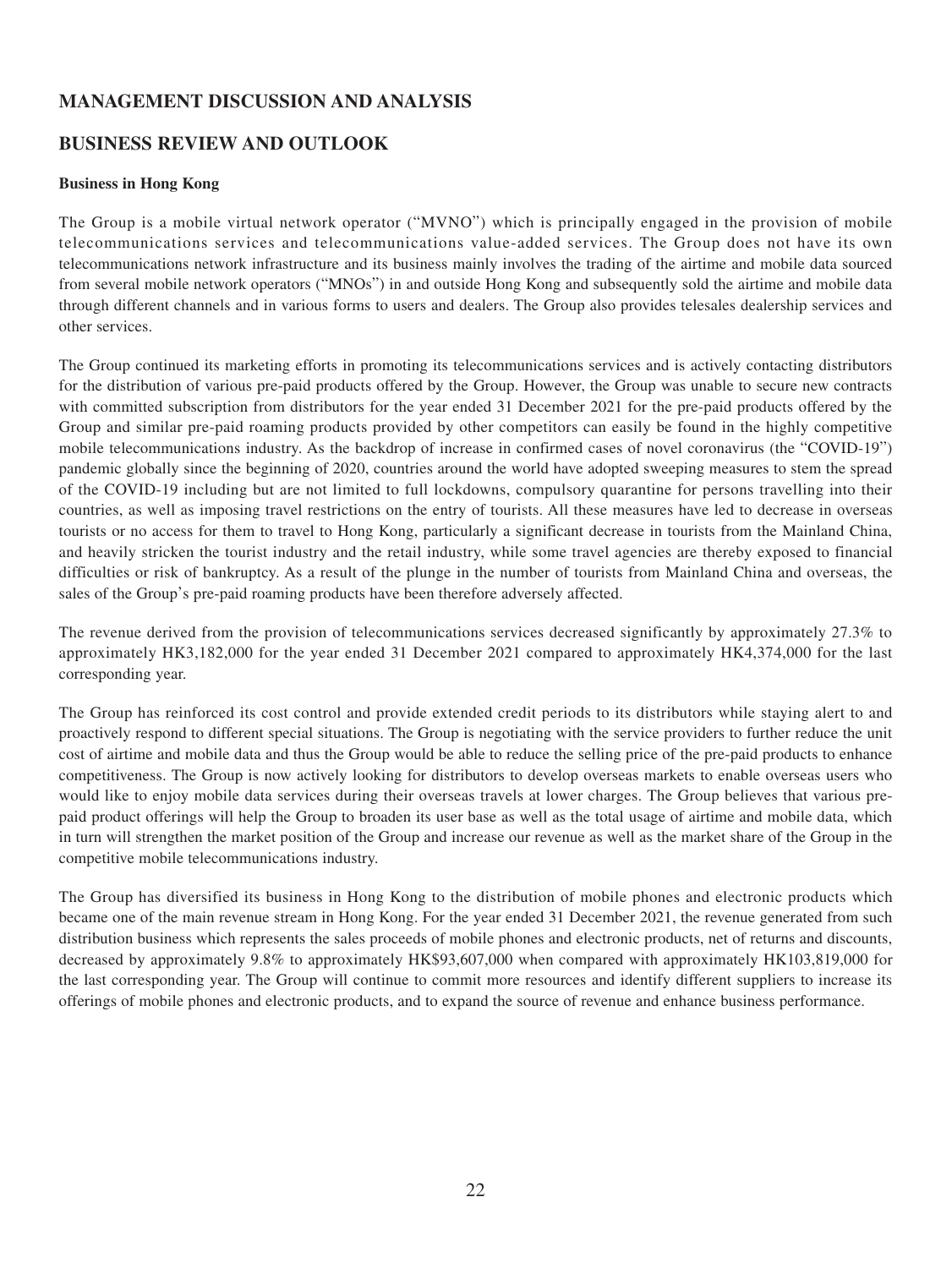#### **Business in the PRC**

The Company engaged in the provision of mobile and data top-up services, and mobile phones and electronic products distribution business in the PRC through its indirect wholly-owned subsidiary, Guangzhou Directel Telecommunications Limited\* 廣州直通電訊有限公司 ("GZDT").

GZDT has engaged in the provision of mobile and data top-up services sourced from the dealers of the 3 major mobile network operators in the PRC and resale to ultimate users through the e-commerce platform which is connected to various online payment platforms. Various functions of mobile phones such as online shopping, mobile navigation, video watching and online games playing etc. lead to an increasing demand for mobile data traffic and trouble faced by mobile users of insufficient data traffic. Through the mobile and data top-up services provided by GZDT, mobile users can enjoy a special discount rate on the mobile and data top-up which superimpose on their original mobile data packages and thus solve the particular needs of users such as roaming day plan and video watching plan. Rigid isolation and quarantine measures and travel restrictions have been implemented by the PRC to address the COVID-19 pandemic, and market participants of the mobile top-up industry are affected to a different extent, in particular, due to safety concerns on COVID-19, operation of physical stores are temporarily suspended, reducing the transaction volume of offline channels, and coupled with intense competition within the industry, mobile and data top-up services sector of the PRC has been facing persistent challenges. For the year ended 31 December 2021, the revenue generated from the provision of mobile and data top-up services decreased by approximately 75.4% to approximately HK\$7,851,000 when compared with approximately HK\$31,855,000 for the last corresponding year. As a result of the intense competition within the industry and low profit margin, and coupled with an increase in data traffic included in a monthly fee package by mobile network operators in the PRC while the extra traffic fee beyond the package has been reduced, the amount of top-up by the mobile users in addition to the original monthly fee package through the top-up services provided by the Group has been decreased. The Group had therefore suspended the top-up services since the third quarter of 2021 and is seeking direct purchase of top-up services from mobile network operators instead of via intermediate distributors so as to increase discount rate, revenue and gross profit.

GZDT also engaged in the distribution of mobile phones and electronic products. For the year ended 31 December 2021, the revenue generated from the distribution business which represents the sales proceeds of the mobile phones and electronic products, net of returns and discounts, decreased by approximately 42.1% to approximately HK\$2,682,000 when compared with approximately HK\$4,630,000 for the corresponding period last year. The decrease was mainly attributable to the cancellation or reduction in purchase of the mobile and electronic products by our customers as a result of the outbreak of the COVID-19 since 2020. Besides, individual distributors defaulted repayments due to deteriorating operation environment, resulting in a necessary impairment losses on trade receivables in this respect by the Group in 2020. In order to reduce credit risks, the Group has adopted stricter standards on credit risks to examine and evaluate the capability of customers for satisfaction of debt.

GZDT will continue to leverage on its relationship established and connections with the tele-communication services/equipment agents/distributors to exploit the mobile phones and electronic products distribution business. In addition to identifying other competent suppliers in different provinces of the PRC to enter into mobile phones and electronic products supply contracts, GZDT can also sell the most popular mobile phones and electronic products with competitive prices to distributors. Meanwhile, GZDT is in active negotiation with other distributors in the PRC and overseas in respect of further potential business collaborations.

For identification only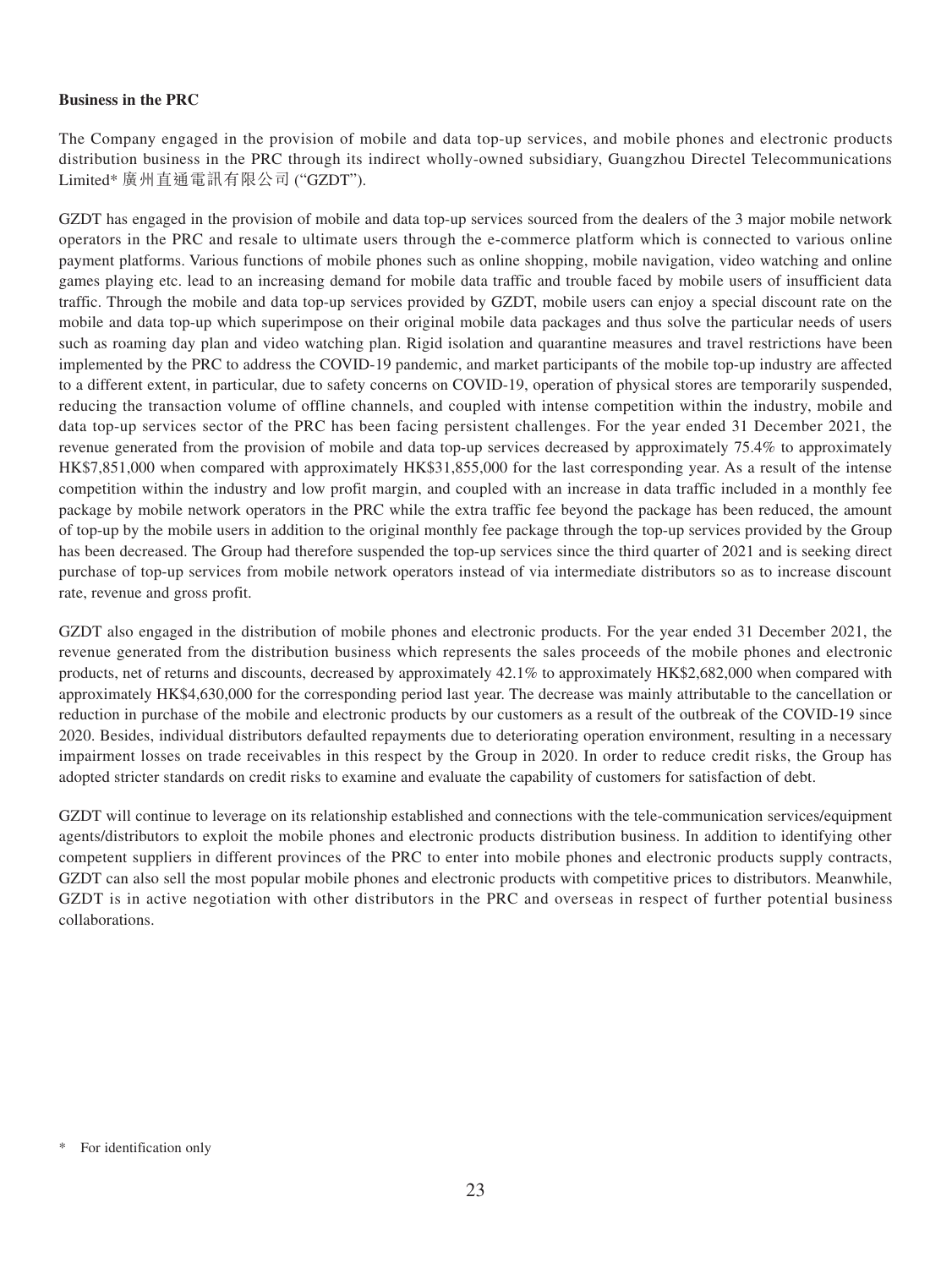#### **Business in Singapore**

In September 2017, the Group completed an acquisition of South Data Communication Pte. Ltd. ("South Data") (the "Singapore Acquisition"), a company incorporated in Singapore, which is principally engaged in the provision of telecommunications services and distribution business in Singapore. In respect of the distribution business, South Data has entered into a contract with one of the largest e-commerce platform operator in Singapore (the "E-commerce Platform Operator") as a sale channel in which it will purchase mobile and data top-up e-vouchers from South Data and then resell to ultimate mobile users. The E-commerce Platform Operator has a wide distribution channel of over 1,000 point of sales in Singapore and the ultimate users can easily top up their mobile phones through various popular payment methods such as credit cards and online payment. For the year ended 31 December 2021, the revenue derived from the distribution of mobile and data top-up business decreased by approximately 37.9% to approximately HK\$42,886,000 when compared with approximately HK\$69,045,000 for the corresponding period last year. The Directors are confident that the distribution of mobile and data top-up business would improve the Group's business performance and operation and act as a foothold in the expansion of telecommunications market to other Asia Pacific territories.

#### **Outlook**

Since the development of COVID-19 pandemic remains uncertain, including the areas adjacent to Hong Kong, it is still unable to exclude the possibility that the pandemic will cause further impact on the Group's operating results, and the business environment of the Group will continue to be full of challenges. The authorities have launched several policies that benefit the increase in consumption as well as consumers and manufacturers. In view of the above factors, the Group still remains a cautious positive attitude towards the medium to long-term business development.

Outbreak of the COVID-19 pandemic has affected the Group's negotiations for new projects and delayed the progress of the existing projects of the Group. The Group will stay alert to the development and status of the COVID-19 pandemic, continue to assess its impact on the financial condition and operating results of the Group and take necessary actions to maintain operations stability.

On 17 August 2021, the Company entered into a framework agreement (the "Framework Agreement") with 密卡思(深圳) 電訊有限公司 (MICAS (Shenzhen) Telecommunication Co., Ltd\*) ("Micas"). According to the Framework Agreement, the Company and Micas (through its wholly-owned subsidiary in Hong Kong) intends to form a joint venture company in Hong Kong ("JV Company"), which will provide complete solutions for the digitization of industries, governments and other public institutions and communities around the world. On one hand, the JV Company will obtain IC and solutions of 5G small cell's radio units from Micas. On the other hand, the JV Company will explore other business opportunities in the global 5G infrastructure industry by relying on the Company's advantages in strong relationships with overseas and PRC domestic operators and professional management team in the telecommunications industry.

Micas is a limited liability company established in the PRC. Its principal business is the research and development of the core integrated chips of 5G small cell's radio units. As a member of the O-RAN Alliance (Open Radio Access Network Alliance), Micas provides turn-key solutions of 5G radio units which are O-RAN protocol aligned and are able to interface seamlessly with the upstream network products in Europe and the US. Micas also provides strong technical support to customers to form a stable 5G ecosystem with upstream and downstream of O-RAN members.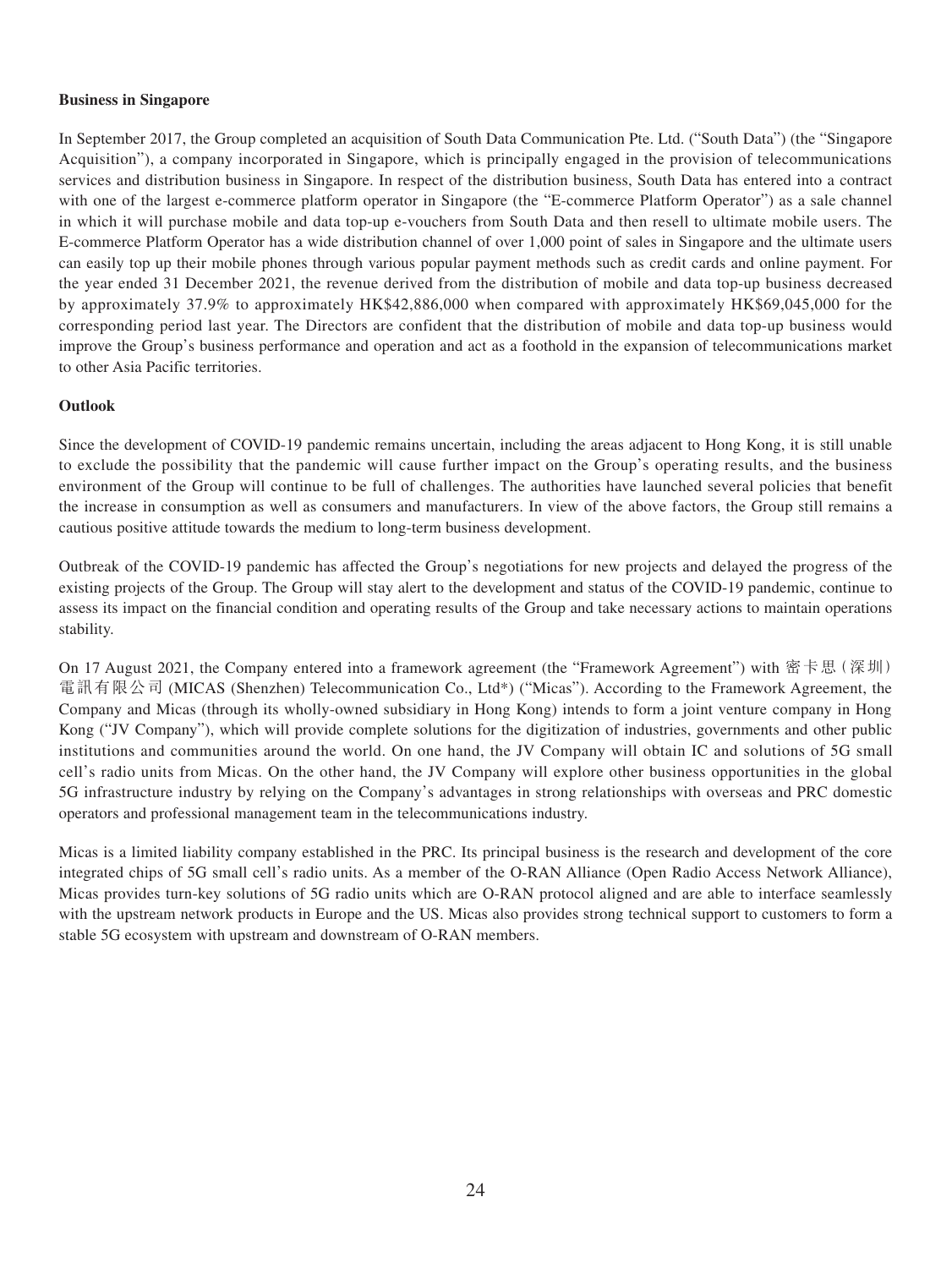On 29 December 2021, the Company entered into a formal cooperation agreement (the "Cooperation Agreement") with MICAS (Hongkong) Corporation Limited(密卡思(香港)有限公司)("Micas HK") and Smart Cloud Infinity Technology Co., Limited(智雲無界科技有限公司)("SCIT"). The Company believes that the entry into the Cooperation Agreement will be conducive to facilitate the Group to commence the business in the 5G infrastructure sector. The Company, Micas and the management team led by Mr. Zhang Rikun ("Mr. Zhang") will jointly boost the business development of the JV Company with their respective capital, platform, relationship and resources advantages. With forward-looking industry insight and deep 5G technology reserves, it is the strategic goal of the JV Company and the Group to become the leading solutions provider of the global 5G infrastructure sector. As such, the Board of Directors is of the view that the entry into of the Cooperation Agreement and the establishment of the JV Company will be in the interests of the Company and its shareholders as a whole.

The Company is continuously exploring suitable business development/investment opportunities in the relevant telecommunications business, and will issue announcement(s) in accordance with the applicable GEM Listing Rules, as and when appropriate.

Besides exploring new revenue sources, the Group will at the same time implement stringent cost control measures in order to improve its business and financial performance. The Group is continuously negotiating with the service providers to further reduce the unit cost of airtime and mobile data.

The Group will accelerate modification of the mode of business development, facilitate collaborative connection of the business segments with other business to create new synergy. With Mobility as a Service (MaaS) as the core, the Group will expand from traditional telecommunications services into the broader and higher value information services in order to widen the development capacity of information service.

# **FINANCIAL REVIEW**

#### **Revenue**

For the year ended 31 December 2021, the revenue of the Group decreased to approximately HK\$150,271,000 compared to approximately HK\$213,786,000 for the last corresponding year, representing a decrease of approximately 29.7%. Revenue from the provision of telecommunications services and distribution business accounted for approximately HK\$11,096,000 and HK\$139,175,000 respectively, representing approximately 7.4% and 92.6% of the Group's revenue for the year ended 31 December 2021, respectively. The decrease was mainly attributable to the decrease in the revenue generated from the provision of telecommunications services and the distribution business.

### **Cost of Sales**

The Group's cost of sales decreased by approximately 30.5% to approximately HK\$147,203,000 for the year ended 31 December 2021 compared to approximately HK\$211,892,000 for the last corresponding year. The decrease in cost of sales was generally in line with the respective changes regarding the revenue derived from the provision of telecommunications services, the distribution of mobile phones and electronics products business and the distribution of mobile and data top-up business.

#### **Gross Profit**

The gross profit of the Group for the year ended 31 December 2021 increased by approximately 62.0% to approximately HK\$3,068,000 when compared to approximately HK\$1,894,000 for the last corresponding year. The increase was mainly attributable to the improved gross profit margin for the provision of telecommunications services in Hong Kong due to the reduced unit cost and usage of mobile data by the mobile users.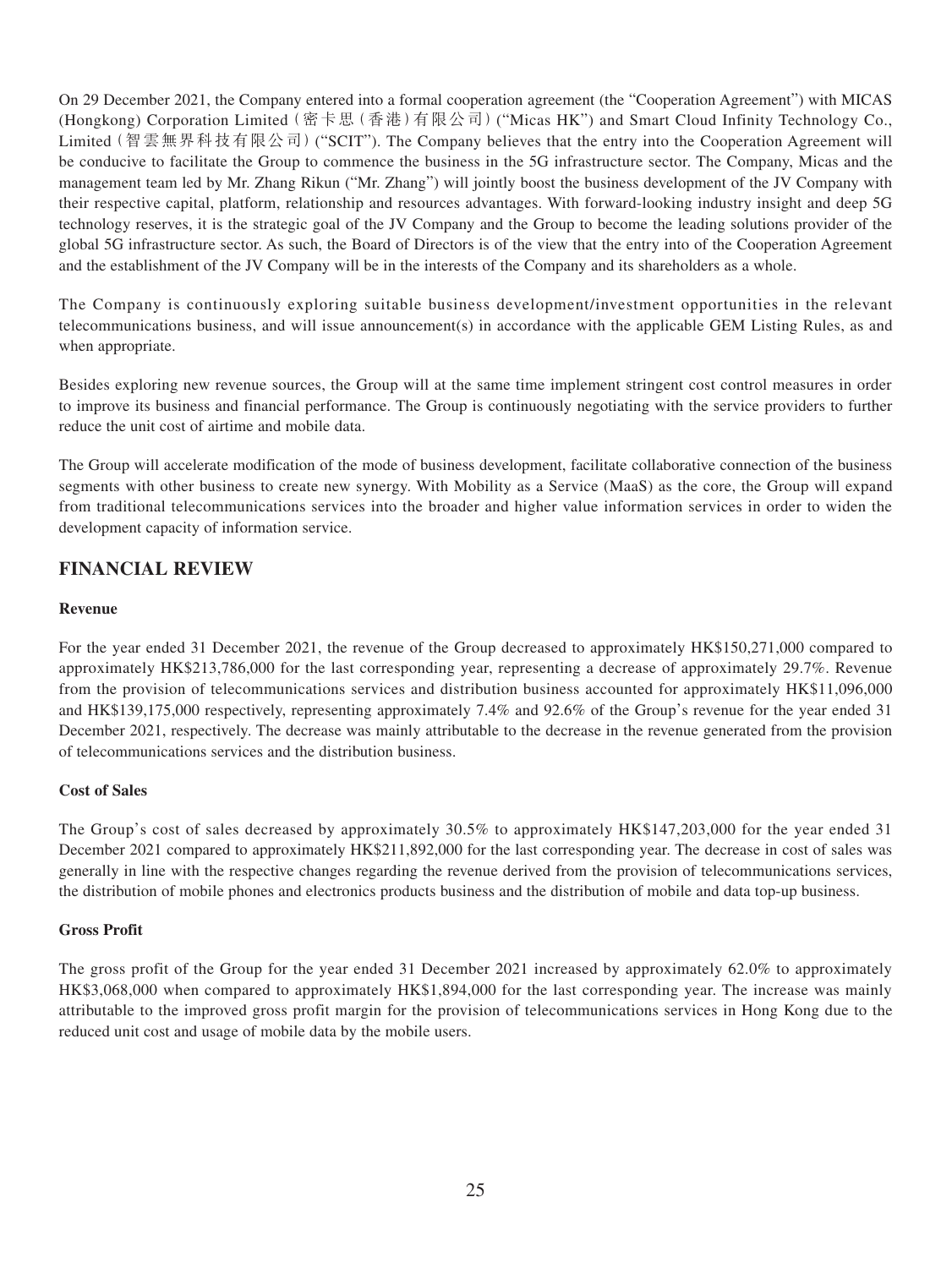#### **Other Income**

The Group's other income for the year ended 31 December 2021 decreased by approximately 75.1% to approximately HK\$199,000 when compared with approximately HK\$800,000 for the last corresponding year. The decrease was mainly attributable to the decrease of interest income from bank deposits and no one-off wage subsidies provided by the HKSAR Government under the "Employment Support Scheme" in 2021.

#### **Other Net (Loss)/Income**

For the year ended 31 December 2021, the Group recorded other net loss of approximately HK\$74,000 while for the year ended 31 December 2020, the Group incurred other net income of approximately HK\$36,405,000. The incurrence of other net income for the year ended 31 December 2020 was mainly due to the gain on extinguishment of contingent consideration payables of approximately HK\$35,210,000 pursuant to the second supplemental agreement dated 24 December 2020 for the sale and purchase of the entire issued share capital of Joint Top Investments Limited ("Joint Top") while the incurrence of other net loss for the year ended 31 December 2021 was mainly due to the foreign exchange loss arising from the movements in the exchange rate between Hong Kong dollars and Singapore dollars during the year.

#### **Administrative and Other Operating Expenses**

The Group's administrative and other operating expenses for the year ended 31 December 2021 decreased by approximately 54.0% to approximately HK\$17,845,000 when compared to approximately HK\$38,799,000 for the last corresponding year. The decrease was primarily due to the significant decrease of impairment losses on trade receivables and goodwill to approximately HK\$96,000 for the year ended 31 December 2021 compared to approximately HK\$20,539,000 for the last corresponding year.

#### **Finance Costs**

The Group's finance costs for the year ended 31 December 2021 decreased by approximately 22.5% to approximately HK\$62,000 when compared to approximately HK\$80,000 for the last corresponding year. The decrease was attributable to the decrease in interest on lease liabilities.

### **Income Tax Credit/(Expense)**

The Group recorded income tax expense of approximately HK\$888,000 for the year ended 31 December 2020 while the Group' income tax credit for the year ended 31 December 2021 was approximately HK\$494,000. Such income tax credit was mainly attributable to the decrease of deferred tax liabilities provided for the property, plant and equipment of the Group.

#### **Loss Attributable to Shareholders**

The Group recorded a loss attributable to equity shareholders of the Company for the year ended 31 December 2021 of approximately HK\$14,205,000, representing an increase of approximately 20.3 times when compared with approximately HK\$668,000 for the last corresponding year. The significant increase in loss was mainly attributable to (i) non-occurrence of the gain on extinguishment of contingent consideration payables of approximately HK\$35,210,000 pursuant to the second supplemental agreement dated 24 December 2020 for the sale and purchase of the entire issued share capital of Joint Top for the year ended 31 December 2020; and (ii) which was partially offset by the significant decrease in impairment losses on trade receivables and goodwill.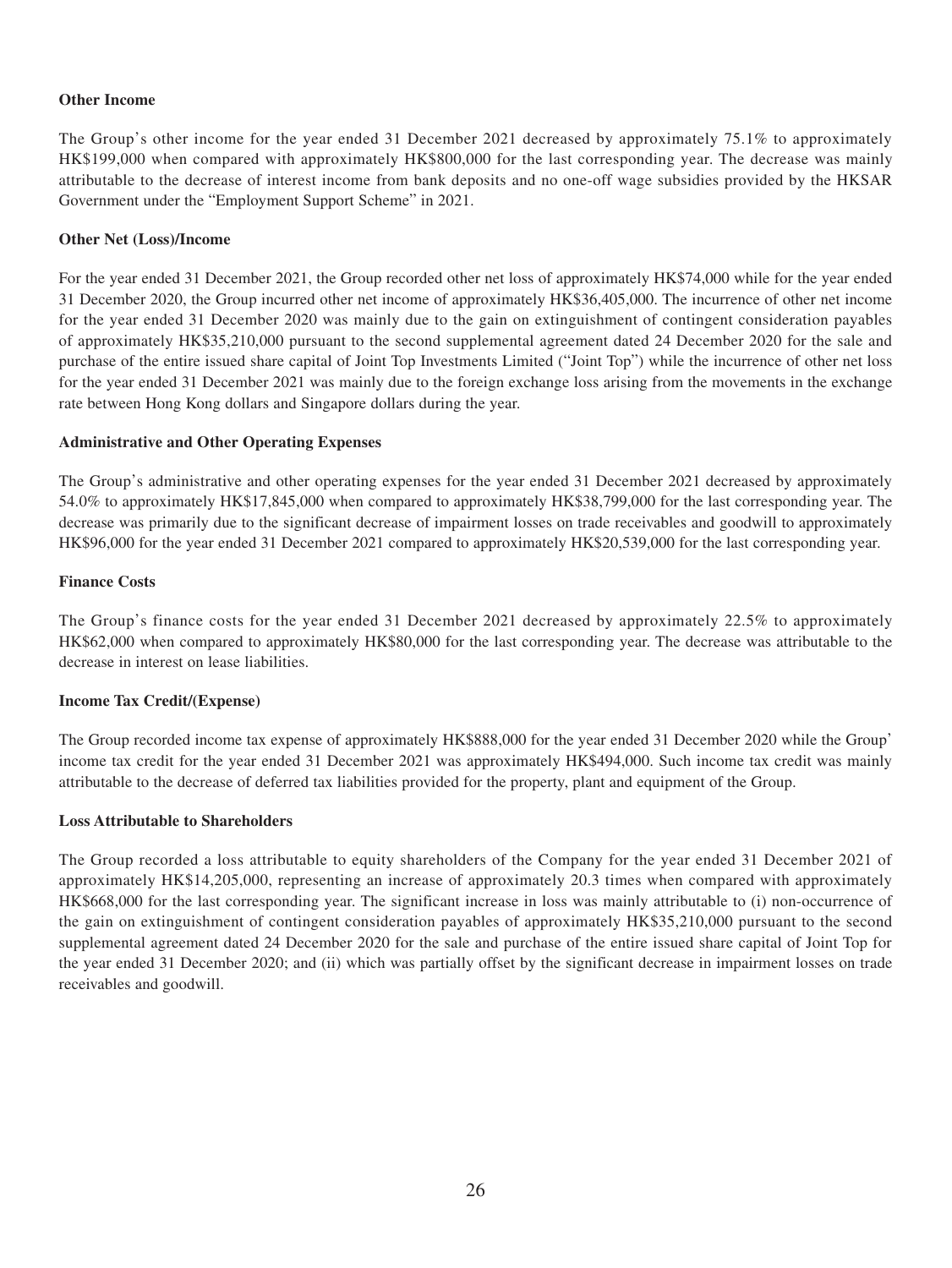### **OTHER INFORMATION**

### **Update on the use of proceeds from the placing of the shares of the Company ("Placing") completed on 2 June 2011 ("IPO Proceeds")**

This section is made by the Company to provide an update on the use of IPO Proceeds.

The IPO Proceeds were approximately HK\$69.2 million, amongst which approximately HK\$62.0 million had been utilised up to 31 December 2021. As disclosed in the announcements of the Company dated 12 September 2018 and 20 December 2021, the Directors had resolved to change part of the use of the unutilised net proceeds from the Placing. Therefore, the breakdown of the Company's actual use of the IPO Proceeds up to 31 December 2021 is as follows:

|                                                                                                                 | Proposed use of<br>the IPO Proceeds<br>as disclosed in the<br>prospectus of the<br>Company dated<br>28 May 2010<br>(the "Prospectus")<br>HK\$ million | <b>Resolved change</b><br>of use of the IPO<br>Proceeds as disclosed<br>in the announcement<br>dated 12 September<br><b>2018</b> (the<br>"Announcements")<br><b>HKS</b> million | <b>Resolved change</b><br>of use of the IPO<br>Proceeds as disclosed<br>in the announcement<br>dated 20 December<br>2021 (the<br>"Announcements")<br><b>HK\$</b> million | Actual use of the IPO<br>Proceeds from the<br>date of listing to<br>31 December 2021<br>HK\$ million<br>(unaudited) |
|-----------------------------------------------------------------------------------------------------------------|-------------------------------------------------------------------------------------------------------------------------------------------------------|---------------------------------------------------------------------------------------------------------------------------------------------------------------------------------|--------------------------------------------------------------------------------------------------------------------------------------------------------------------------|---------------------------------------------------------------------------------------------------------------------|
| Expansion of the business of mobile phone services<br>in Macau, Taiwan and other Asia Pacific territories       | 22.7                                                                                                                                                  | 22.7                                                                                                                                                                            | 22.7                                                                                                                                                                     | 22.7                                                                                                                |
| Upgrading of the Group's telecommunications equipment<br>for compatible with the mobile network operated by the |                                                                                                                                                       |                                                                                                                                                                                 |                                                                                                                                                                          |                                                                                                                     |
| Group's service providers in Hong Kong and the PRC                                                              | 20.8                                                                                                                                                  | 12.8                                                                                                                                                                            | 12.8                                                                                                                                                                     | 12.8                                                                                                                |
| Development and implementation of RF-SIM business plans<br>in Hong Kong and Macau                               | 18.9                                                                                                                                                  | 12.3                                                                                                                                                                            | 4.3                                                                                                                                                                      | 4.3                                                                                                                 |
| Distribution of mobile phones and equipment overseas (Note)                                                     |                                                                                                                                                       | 12.1                                                                                                                                                                            | 20.1                                                                                                                                                                     | 12.9                                                                                                                |
| Working Capital                                                                                                 | 6.8                                                                                                                                                   | 9.3                                                                                                                                                                             | 9.3                                                                                                                                                                      | 9.3                                                                                                                 |
| Total                                                                                                           | 69.2                                                                                                                                                  | 69.2                                                                                                                                                                            | 69.2                                                                                                                                                                     | 62.0                                                                                                                |

Note: As disclosed in the announcements of the Company dated 12 September 2018 and 20 December 2021, the Directors had resolved to allocate part of the use of the unutilised net proceeds to distribution of mobile phones and equipment overseas.

As at the date of this announcement, the Board confirmed that the IPO Proceeds has been used in accordance with the intentions previously announced by the Company in the Prospectus and Announcements. The remaining unutilised changed use of IPO Proceeds of approximately HK\$7.2 million allocated to distribution of mobile phones and equipment overseas have been placed as interest bearing deposits in banks. Based on the information currently available and the Board's estimation of the future market condition, it is expected that the unutilized IPO Proceeds will be fully utilised by 30 June 2022.

### **CAPITAL STRUCTURE**

The Group adopts a sound financial policy, and the cash surplus is deposited with the banks to facilitate extra expenditure or investment. As at 31 December 2021, the Group had no outstanding loan or borrowing, and the gearing ratio (being ratio of total long term borrowings to equity) was therefore inapplicable. As at 31 December 2021, total equity attributable to equity holders of the Company amounted to approximately HK\$55,979,000 (as at 31 December 2020: approximately HK\$69,860,000).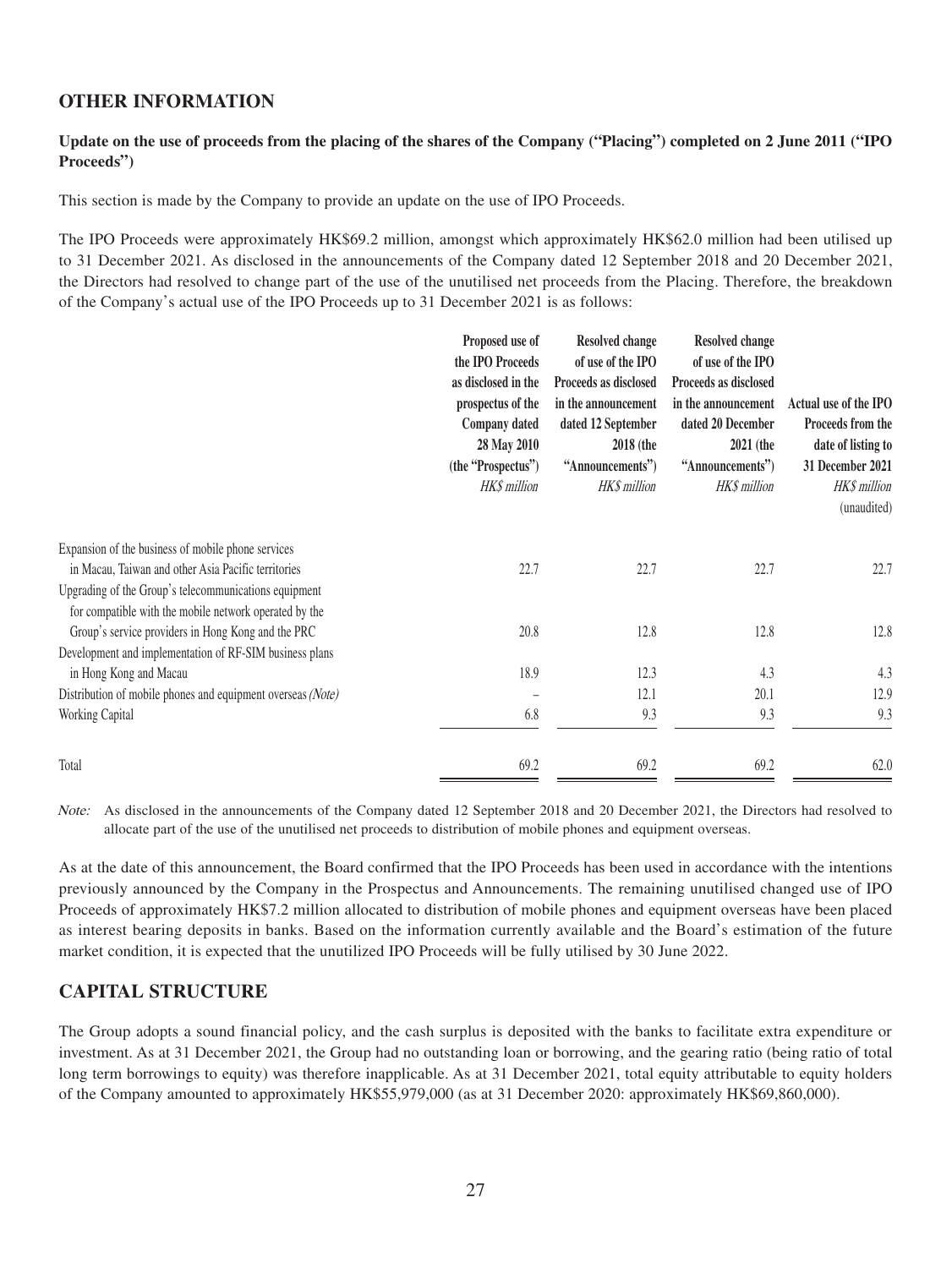As of 31 December 2021, the Company had an authorised share capital of HK\$100,000,000 divided into 500,000,000 shares of a par value of HK\$0.20 each ("Shares"), of which 184,875,000 Shares were issued.

# **LIQUIDITY AND FINANCIAL RESOURCES**

The Group normally finances its operations with internally generated cash flows and capital contribution from shareholders. As at 31 December 2021, the Group had net current assets of approximately HK\$51,355,000 (as at 31 December 2020: approximately HK\$62,248,000), including cash and cash equivalents of approximately HK\$29,524,000 (as at 31 December 2020: approximately HK\$37,154,000). The current ratio was 8.5 as at 31 December 2021, lower than 13.6 as at 31 December 2020.

### **FOREIGN EXCHANGE EXPOSURE**

The Group is exposed to currency risk primarily through sales and purchases which give rise to receivables, payables and cash balances that are denominated in a foreign currency, i.e. a currency other than the functional currency of the operations to which the transactions relate. The currencies giving rise to this risk are primarily United States dollars ("US\$"). As HK\$ is pegged to the US\$, the Group considers the risk of movements in exchange rate between HK\$ and US\$ to be insignificant. In respect of other currencies, the Group has no significant exposure to currency risk as substantially all the Group's transactions are denominated in functional currency. However, the management monitors the related foreign currency risk exposure closely and will consider hedging significant foreign currency risk exposure should the need arises. As at 31 December 2021, the Group did not have any derivatives for hedging against the exchange rate risk.

### **PLEDGE OF ASSETS**

As at 31 December 2021, bank deposits of HK\$200,000 (2020: HK\$200,000) were pledged for the issuance of a performance bond by a bank to a subsidiary in the Group.

# **CONTINGENT LIABILITY**

As at the date of this announcement, a performance bond of HK\$200,000 was given by a bank in favour of the Office of the Communications Authority ("OFCA") as security for the due performance and observance of the Group's obligation under Services-Based Operator Licence. The Group has pledged bank deposits for the above performance bond. The Directors do not consider it probable that a claim will be made against the Group.

### **MATERIAL ACQUISITION, DISPOSAL OR SIGNIFICANT INVESTMENT**

The Group did not have any material acquisition, disposal of subsidiaries or affiliated companies or significant investment during the year under review.

### **CAPITAL COMMITMENTS**

As at 31 December 2021, the Group had no commitments contracted for but not provided for in the consolidated financial statements (2020: Nil).

# **STAFF AND REMUNERATION POLICY**

As at 31 December 2021, the Group had 21 employees (2020: 23 employees). Among them, 10 employees worked in Hong Kong, 10 employees worked in the PRC and 1 employee worked in Singapore.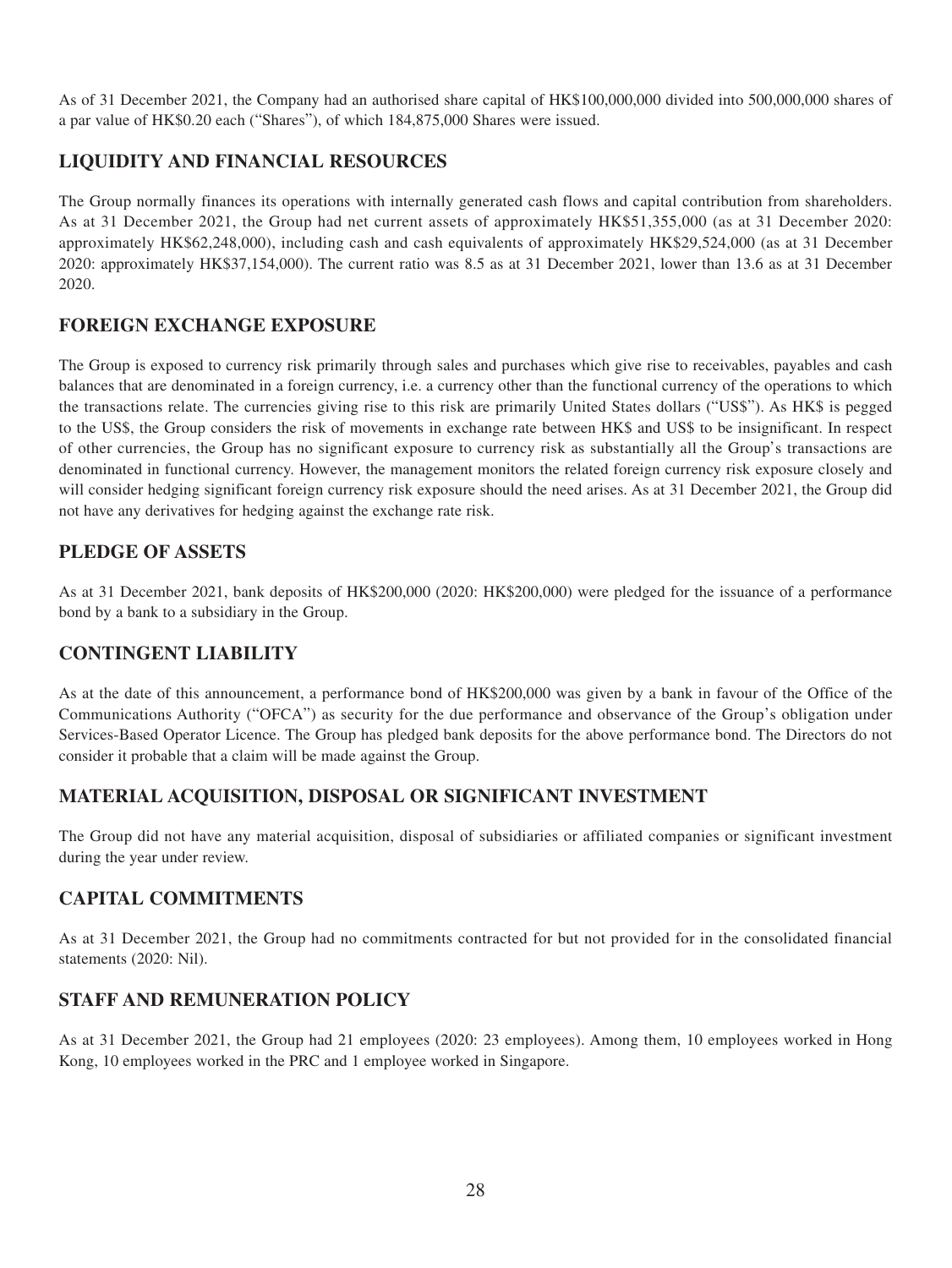Remuneration is determined with reference to market terms and the performance, qualification and experience of individual employee. Year-end bonus based on individual performance will be paid to employees as recognition of and reward for their contributions. The Group also offers various staff welfare, including medical insurance, share option scheme, housing fund and social insurance. It believes that employees are the most valuable assets of the Group.

## **DIVIDENDS**

The Board does not recommend the payment of a final dividend for the year ended 31 December 2021 (2020: Nil).

# **EVENTS AFTER THE REPORTING PERIOD**

No significant event has taken place subsequent to 31 December 2021 and up to the date of this announcement.

### **CLOSURE OF REGISTER OF MEMBERS**

The register of members will be closed from Friday, 10 June 2022 to Wednesday, 15 June 2022, both days inclusive. In order to ascertain the members' entitlement to the attendance of the forthcoming annual general meeting of the Company to be held on Wednesday, 15 June 2022, all share transfers documents accompanied by the relevant share certificates must be lodged with the Company's branch share registrar and transfer office in Hong Kong, namely Tricor Investor Services Limited at Level 54, Hopewell Centre, 183 Queen's Road East, Hong Kong not later than 4:30 p.m. on Thursday, 9 June 2022.

# **DIRECTORS' AND CHIEF EXECUTIVES' INTERESTS AND SHORT POSITIONS IN THE SHARES, UNDERLYING SHARES AND DEBENTURES**

As at 31 December 2021, so far as it is known to the Directors, the Directors and the chief executive of the Company had the following interests and short positions in the shares, underlying shares or the debentures of the Company or any of its associated corporations within the meaning of part XV of the Securities and Futures Ordinance (the "SFO"), which would have to be notified to the Company and the Stock Exchange pursuant to the provision of Divisions 7 and 8 of Part XV of the SFO (including interests and/or short positions of which they were taken or deemed to have under such provisions of the SFO) and/or required to be entered in the register required to be kept under Section 352 of the SFO or as otherwise notified to the Company and the Stock Exchange pursuant to Rule 5.46 of the GEM Listing Rules:

#### **(i) Long position in shares of the Company:**

| <b>Name of Director</b> | <b>Nature of Interest/Capacity</b> | Number of<br>Ordinary<br><b>Shares</b> | Approximate<br>Percentage of<br><b>Shareholding</b> |
|-------------------------|------------------------------------|----------------------------------------|-----------------------------------------------------|
| Mr. Li Kin Shing        | Interest of controlled corporation | 104,437,500                            | 56.49%                                              |
|                         |                                    | (Note)                                 |                                                     |
|                         | Beneficial owner                   | 5,062,500                              | $2.74\%$                                            |
| Mr. Pang Kwok Chau      | Beneficial owner                   | 1,500,000                              | 0.81%                                               |
| Mr. Wong Kin Wa         | Beneficial owner                   | 1,500,000                              | 0.81%                                               |

Note: The 104,437,500 shares are owned by New Everich Holdings Limited ("New Everich") which is owned by Mr. Li Kin Shing and Ms. Kwok King Wa as to 54% and 46% respectively. Mr. Li Kin Shing is the spouse of Ms. Kwok King Wa. Accordingly, Mr. Li Kin Shing is deemed to be interested in the 104,437,500 shares under the SFO.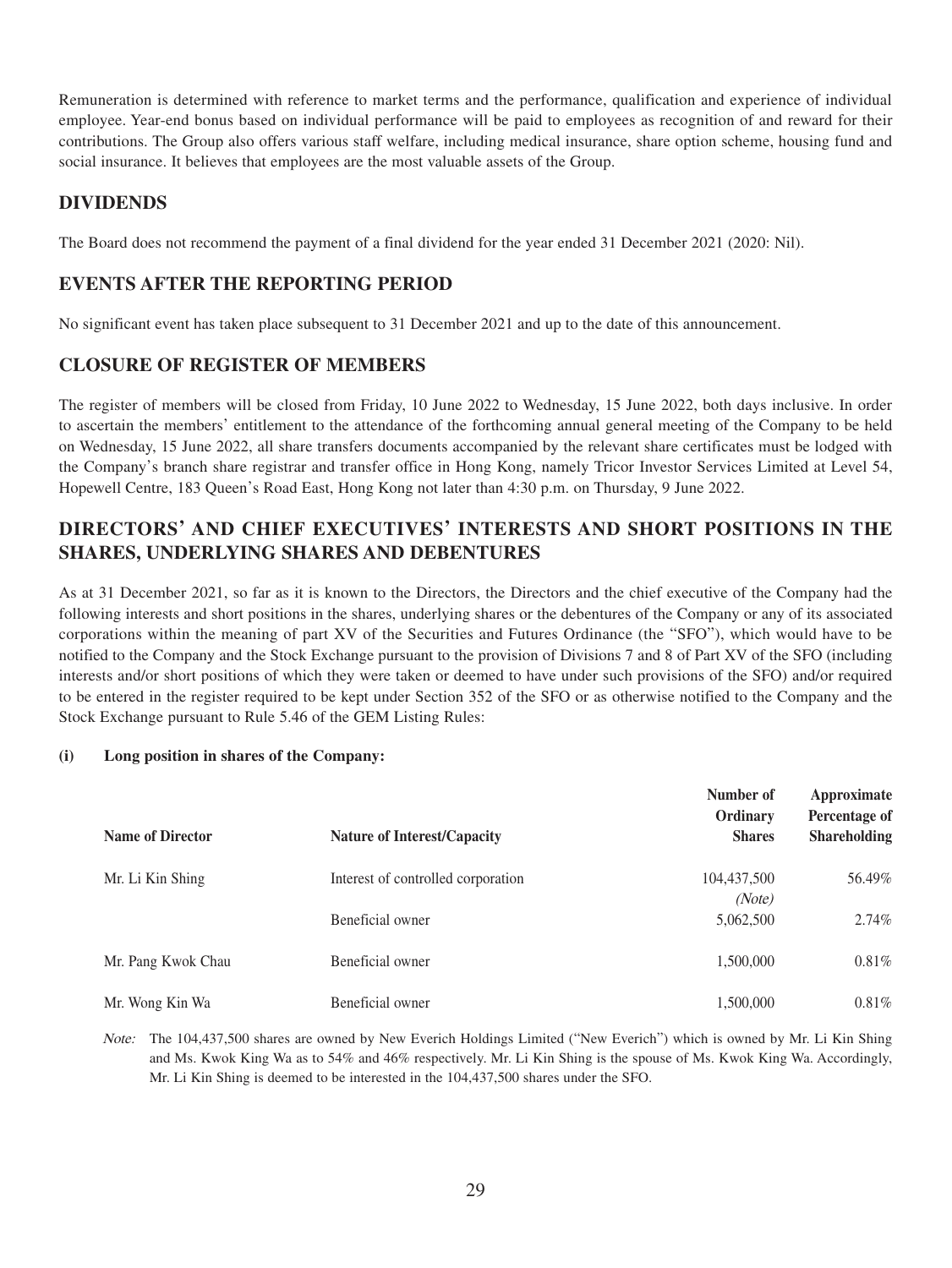#### **(ii) Long position in New Everich, an associated corporation of the Company:**

| <b>Name of Director</b> | <b>Nature of Interest/Capacity</b> | Approximate<br>Percentage of<br><b>Shareholding</b> |
|-------------------------|------------------------------------|-----------------------------------------------------|
| Mr. Li Kin Shing        | Beneficial owner                   | 100.00%<br>(Note)                                   |

Note: New Everich is owned as to 54% and 46% by Mr. Li Kin Shing and Ms. Kwok King Wa respectively. Mr. Li Kin Shing is the spouse of Ms. Kwok King Wa. Accordingly, Mr. Li Kin Shing is deemed to be interested in the 100% interests in New Everich under the SFO.

Save as disclosed above, as at 31 December 2021, none of the Directors nor the chief executives of the Company had any interests or short positions in any shares, underlying shares and/or debentures of the Company or any of its associated corporations (within the meaning of Part XV of the SFO) which were notified to the Company and the Stock Exchange pursuant to Divisions 7 and 8 of Part XV of the SFO (including interest and/or short positions which were taken or deemed to have under such provisions of the SFO), or which were recorded in the register maintained by the Company pursuant to Section 352 of the SFO, or which would have to be notified to the Company and the Stock Exchange pursuant to Rule 5.46 of the GEM Listing Rules.

# **SUBSTANTIAL SHAREHOLDERS' AND OTHER PERSONS' INTERESTS AND SHORT POSITIONS IN SHARES AND UNDERLYING SHARES OF THE COMPANY**

As at 31 December 2021, so far as it is known to the Directors, the persons (other than the Directors or chief executive of the Company) with interests or short positions in the shares or underlying shares of the Company which would fall to be disclosed to the Company under the provisions of Divisions 2 and 3 of Part XV of the SFO or which would be recorded in the register of the Company required to be kept under section 336 of the SFO or who are directly or indirectly interested in 10% or more of the nominal value of any class of share capital carrying rights to vote in all circumstances at general meetings of any member of the Group were as follows:

#### **Long position in shares of the Company:**

|                               |                                    | Number of<br>Ordinary | Approximate<br>Percentage of |
|-------------------------------|------------------------------------|-----------------------|------------------------------|
| <b>Name</b>                   | <b>Nature of Interest/Capacity</b> | <b>Shares</b>         | <b>Shareholding</b>          |
| New Everich                   | Beneficial owner                   | 104,437,500           | 56.49%                       |
| Ms. Kwok King Wa              | Interest of controlled corporation | 104,437,500           | 56.49%                       |
|                               |                                    | (Note 1)              |                              |
|                               | Interest of spouse                 | 5,062,500             | $2.74\%$                     |
|                               |                                    | (Note 2)              |                              |
| Golden Brand Holdings Limited | Beneficial owner                   | 16,500,000            | 8.92%                        |
| Mr. Bai Zhifeng               | Interest of controlled corporation | 16,500,000            | 8.92%                        |
|                               |                                    | (Note 3)              |                              |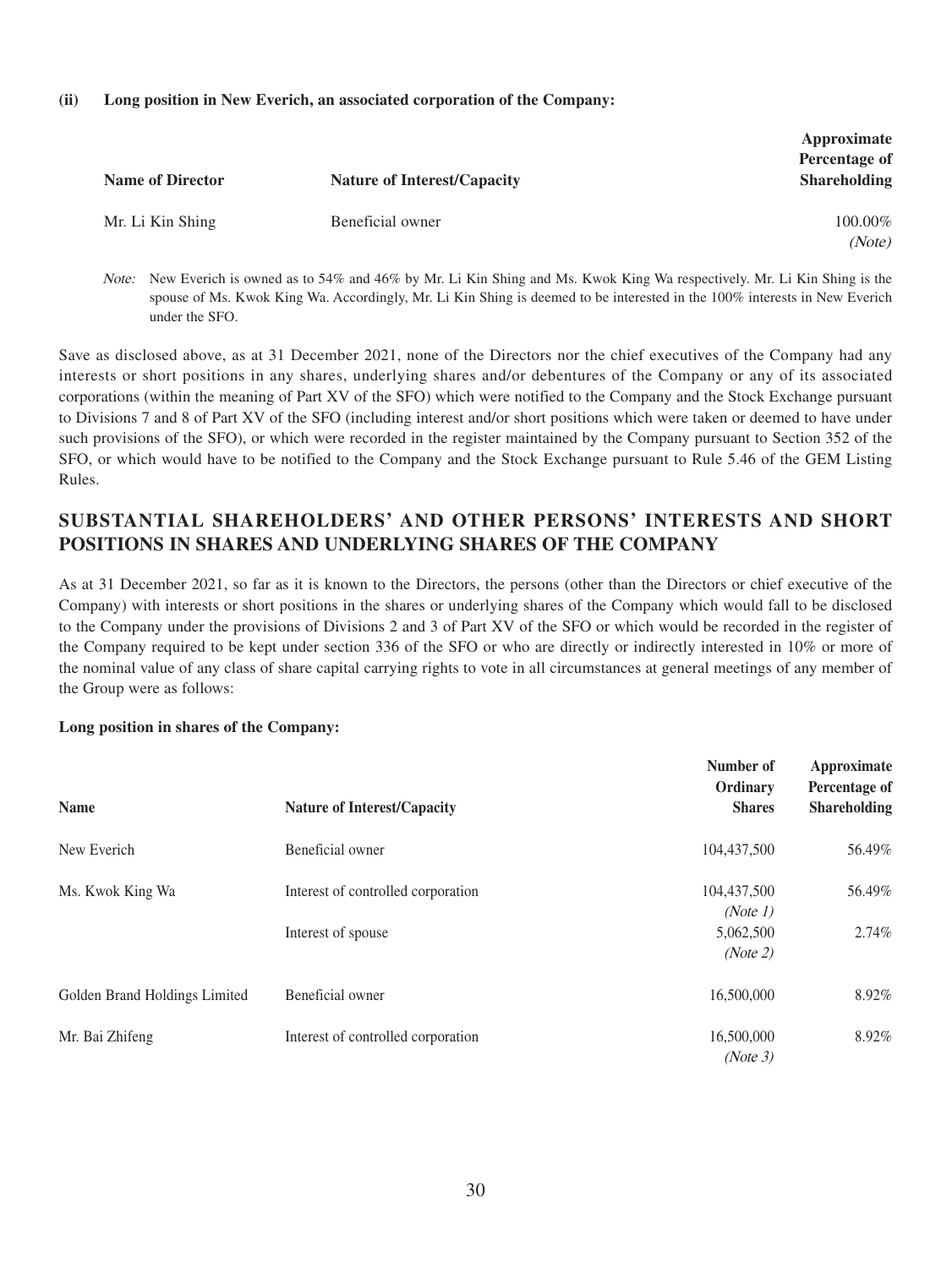#### Notes:

- (1) The 104,437,500 shares are owned by New Everich which is owned by Mr. Li Kin Shing and Ms. Kwok King Wa as to 54% and 46% respectively. Mr. Li Kin Shing is the spouse of Ms. Kwok King Wa. Accordingly, Ms. Kwok King Wa is deemed to be interested in the 104,437,500 shares under the SFO.
- (2) Mr. Li Kin Shing is the spouse of Ms. Kwok King Wa. Accordingly, Ms. Kwok King Wa is deemed to be interested in the 5,062,500 shares under the SFO.
- (3) The 16,500,000 shares are owned by Golden Brand Holdings Limited which is wholly owned by Mr. Bai Zhifeng.

Save as disclosed above, as at 31 December 2021, so far as it is known to the Directors, there was no other person (other than the Directors or chief executive of the Company) with interests or short positions in the shares or underlying shares of the Company which would fall to be disclosed to the Company under the provisions of Divisions 2 and 3 of Part XV of the SFO or which would be recorded in the register of the Company required to be kept under section 336 of the SFO or who are directly or indirectly interested in 10% or more of the nominal value of any class of share capital carrying rights to vote in all circumstances at general meetings of any member of the Group.

### **COMPETING INTERESTS**

During the year ended 31 December 2021, save as disclosed below, none of the Directors or controlling shareholders of the Company nor their respective associates is considered to have interests in a business that competes or is likely to compete, either directly or indirectly, with the businesses of the Group other than those businesses where the Directors have been appointed or were appointed as directors to represent the interests of the Company and/or the Group.

Directel Limited, a company incorporated in the Cayman Islands, is held as to 50% and 50% by Mr. Li Kin Shing, a nonexecutive Director, the chairman of the Company, a controlling shareholder and a substantial shareholder of the Company, and Ms. Kwok King Wa, a controlling shareholder and a substantial shareholder of the Company and the spouse of Mr. Li Kin Shing, respectively. According to the GEM Listing Rules, Directel Limited is an associate of Mr. Li Kin Shing and Ms. Kwok King Wa.

Directel Limited is the licensee of the operation rights of RF-SIM in markets other than the PRC (including Hong Kong and Macau) and it has the right to grant licences of the operation rights of RF-SIM intellectual property rights to others in markets other than the PRC. There is a risk that such services provided by Directel Limited may compete with the services provided by the Group as Directel Limited is expected to grant licences of the operation rights of RF-SIM intellectual property rights in other regions in the future.

Sunward Telecom Limited ("Sunward Telecom") and its wholly-owned subsidiaries (collectively, the "Sunward Group") were directly wholly-owned by Mr. Li Kin Shing. Therefore, the Sunward Group are the associates of Mr. Li Kin Shing under the GEM Listing Rules. The Sunward Group, as a whole, is principally engaged in (i) the research and development, production and sales of RF-SIM products; (ii) licensing of the RF-SIM operations rights in markets other than Hong Kong and Macau, and (iii) research and development and technology transfer of CA-SIM application rights to customers.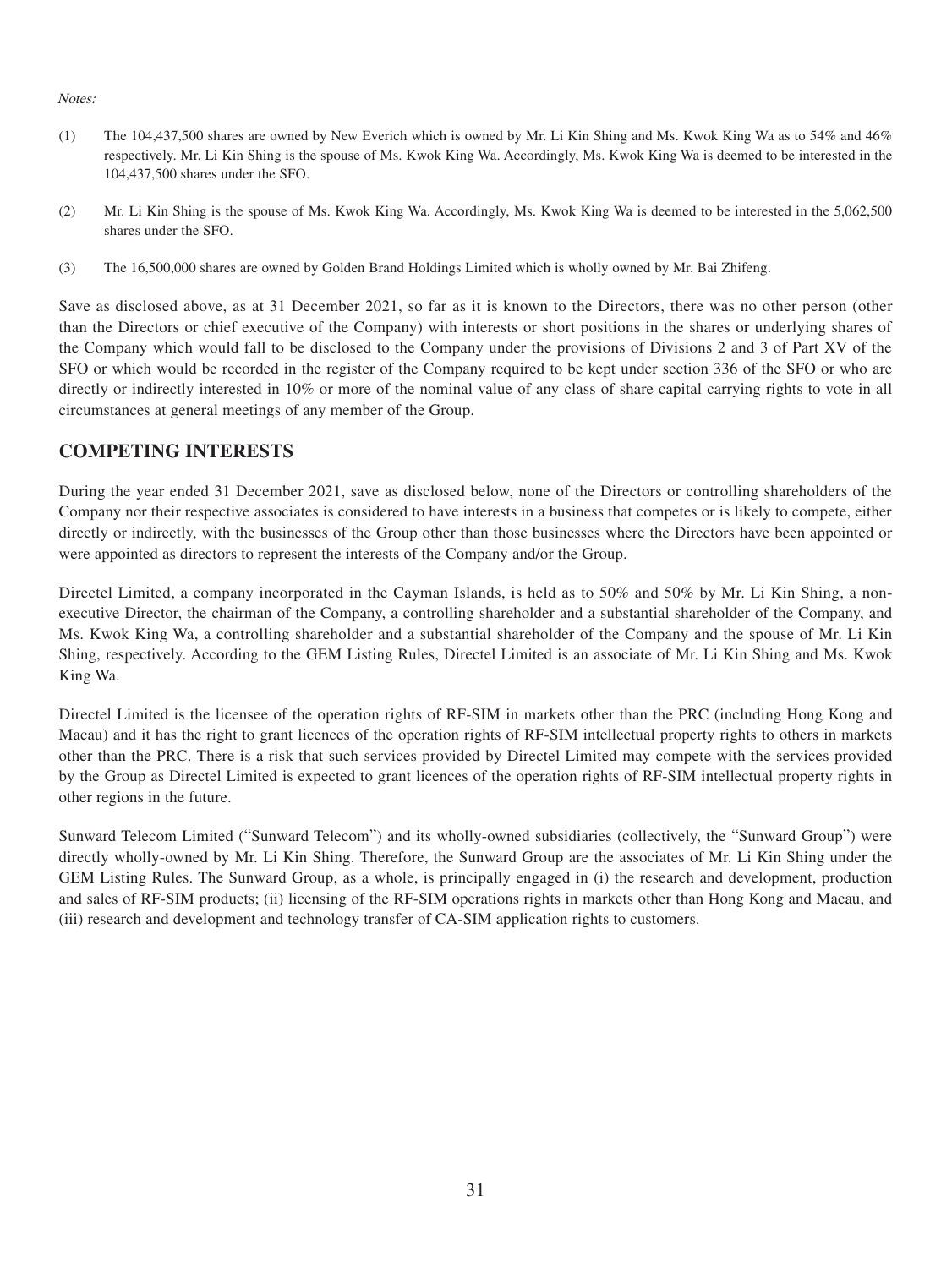The Directors confirm that as China-Hongkong Telecom Limited, a wholly-owned subsidiary of the Company, has obtained the exclusive licence of the operation rights of RF-SIM intellectual property rights in Hong Kong and Macau. The Directors further confirm that the services provided by Directel Limited are in territories other than the PRC, Hong Kong and Macau, the services provided by the Sunward Group concentrate on the application of the RF-SIM intellectual property rights in the PRC, and the services provided by the Group regarding the operation rights of RF-SIM intellectual property rights are solely in Hong Kong and Macau. Nevertheless, Mr. Li Kin Shing, Ms. Kwok King Wa and Directel Limited (as Covenantors) executed a deed of non-competition undertaking in favour of the Company on 24 May 2010 pursuant to which the Covenantors have undertaken to the Company inter alia, that (i) the Covenantors shall not, directly or indirectly, engage in, invest in, participate in, or attempt to participate in, whether on his/her/its own account or with each other or in conjunction with or on behalf of any person or company, any business which will or may compete with the RF-SIM business of the Group in Hong Kong and Macau; and (ii) in the event the Covenantors or their associates were given any business opportunities that is or may involve in direct or indirect competition with the business of the Group, the Covenantors shall assist the Company in obtaining such business opportunities in the terms being offered to the Covenantors, or more favourable terms being acceptable to the Company.

### **SHARE OPTION SCHEME**

The Company has conditionally adopted a new share option scheme (the "Share Option Scheme") in the annual general meeting held on 11 May 2016, for the purpose of providing incentives or rewards to eligible participants (including employees, executives or officers, directors including executive directors, non-executive directors and independent non-executive directors, advisers, consultants, suppliers, customers and agents of the Company or any of its subsidiaries) for their contribution to the long term growth of the Group and to enable the Company to attract and retain high caliber employees. Unless otherwise cancelled or amended, the Share Option Scheme will remain in force for 10 years from 11 May 2016.

The maximum number of shares which may be issued upon exercise of all options granted and to be granted under the Share Option Scheme is 18,487,500 shares, representing 10% of the shares of the Company in issue as at 31 December 2021. The maximum number of shares issuable under share options granted to each eligible participant in the Share Option Scheme (including both exercised and outstanding options) within any 12-month period is limited to 1% of the shares of the Company in issue. Any grant or further grant of share options in excess of this limit is subject to shareholders' approval in a general meeting. A grant of share options under the Share Option Scheme to a director, chief executive or substantial shareholder of the Company, or to any of their associates, is subject to approval in advance by the independent non-executive directors (excluding any independent non-executive director who is the grantee of the Option). In addition, any share options granted to a substantial shareholder or an independent non-executive director of the Company, or to any of their associates, which would result in the shares issued and to be issued, upon exercise of all options already granted and to be granted (including options exercised, cancelled and outstanding), to such person in the 12-month period up to and including the date of the grant in excess of 0.1% of the shares of the Company in issue and with an aggregate value (based on the closing price of the Company's shares at the date of grant) in excess of HK\$5 million, are subject to shareholders' approval in advance in a general meeting.

The offer of a grant of share options may be accepted within 21 days from the date of offer upon payment of a nominal consideration of HK\$1 in total by the grantee. The exercise period of the share options granted is determined by the directors, save that such a period shall not be more than 10 years from the date of offer of the share options and subject to the provisions for early termination as set out in the Share Option Scheme. There is no requirement of a minimum period for which an option must be held before it can be exercised.

The exercise price of the share options shall be not less than the highest of (i) the Stock Exchange closing price of the Company's shares on the date of offer of the share options; (ii) the average Stock Exchange closing price of the Company's shares for the five trading days immediately preceding the date of offer; and (iii) the nominal value of a share of the Company on the date of offer.

The Company did not grant or cancel any options under the Share Option Scheme any time during the year, and as at 31 December 2021, there was no outstanding share option under the Share Option Scheme.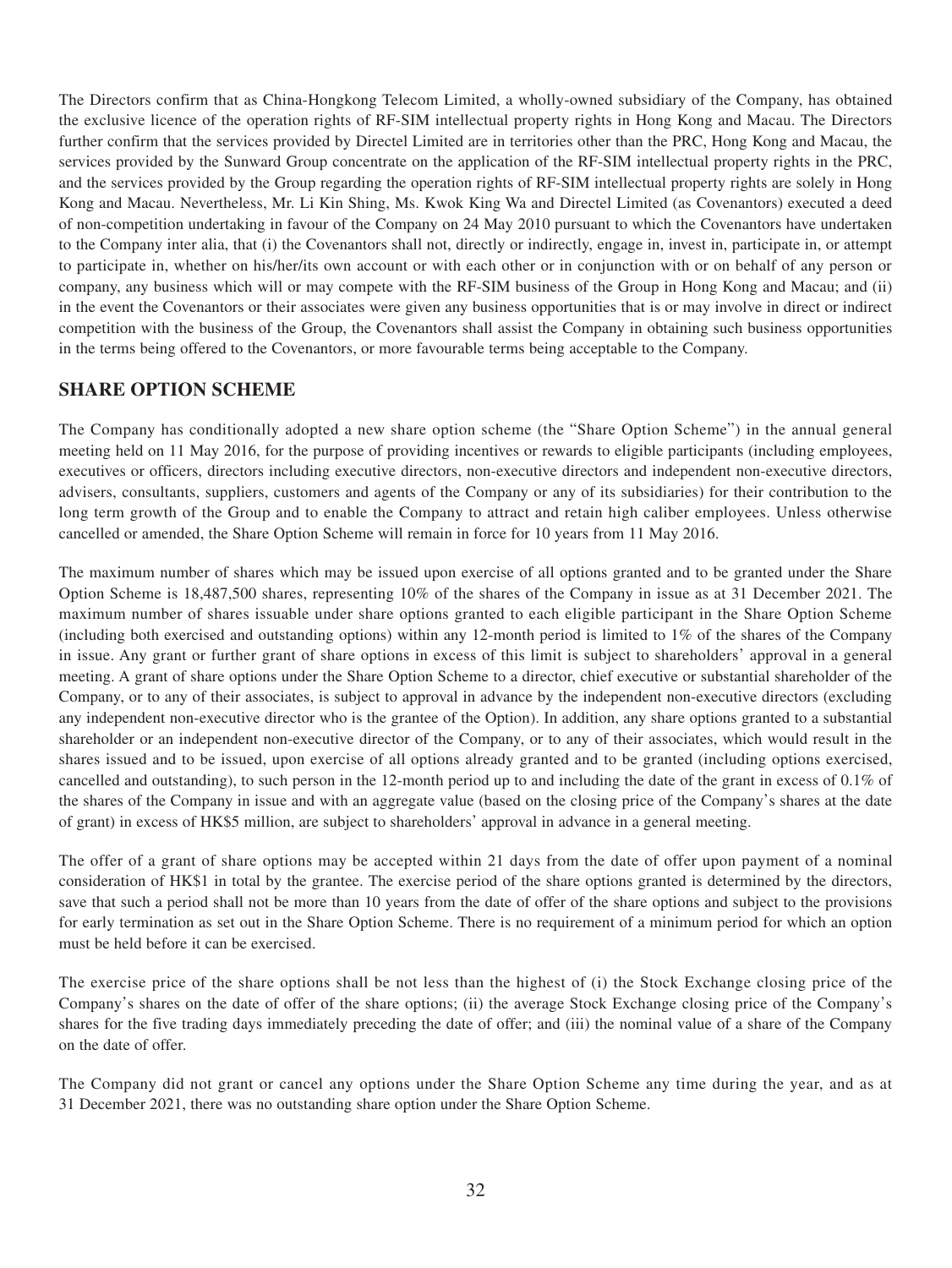# **DIRECTORS' RIGHT TO ACQUIRE SHARES OR DEBENTURES**

Save as disclosed in this announcement, during the year ended 31 December 2021, there was no rights to acquire benefits by means of the acquisition of shares in or debentures of the Company or of any other body corporate granted to any Directors or their respective spouse or children under 18 years of age, or were any such rights exercised by them; or was the Company, its holding company or any of its subsidiaries a party to any arrangements to enable the Directors, their respective spouse or children under 18 years of age to acquire such rights in the Company or any other body corporate.

# **PURCHASE, SALE OR REDEMPTION OF THE COMPANY'S SHARES**

During the year ended 31 December 2021, neither the Company nor any of its subsidiaries has purchased, sold or redeemed any share of the Company.

# **COMPLIANCE WITH THE CORPORATE GOVERNMENT CODE**

The Company has committed to maintaining high standards of corporate governance to protect the interests of the shareholders of the Company. During the year ended 31 December 2021, the Company has complied with the code provisions as set out in the Corporate Governance Code (the "CG Code") contained in Appendix 15 to the GEM Listing Rules applicable during the financial year ended 31 December 2021.

# **CODE OF CONDUCT REGARDING SECURITIES TRANSACTIONS BY DIRECTORS**

The Company has adopted the required standard of dealings as set out in Rules 5.48 to 5.67 of the GEM Listing Rules as the code of conduct regarding securities transactions by directors in securities of the Company. Having made specific enquiry of all Directors, the Directors have confirmed that they have complied with the required standard of dealings as set out in the adopted code of conduct regarding securities transactions by directors.

# **SCOPE OF WORK OF AUDITOR**

The financial figures in respect of the Group's consolidated statement of financial position, consolidated statement of profit or loss and other comprehensive income, consolidated statement of changes in equity and the related notes thereto for the year ended 31 December 2021 as set out in the preliminary announcement have been compared by the Group's auditor, KPMG, Certified Public Accountants, to the amounts set out in the Group's consolidated financial statements for the year and the amounts were found to be in agreement. The work performed by KPMG in this respect did not constitute an audit, review or other assurance engagement in accordance with Hong Kong Standards on Auditing, Hong Kong Standards on Review Engagements or Hong Kong Standards on Assurance Engagements issued by the Hong Kong Institute of Certified Public Accountants and consequently no assurance has been expressed by the auditor.

# **AUDIT COMMITTEE**

The Company has established an audit committee ("Audit Committee") on 20 May 2010 with written terms of reference in compliance with the GEM Listing Rules. The Terms of Reference of the Audit Committee were revised and adopted by the Board on 31 December 2018. For details, please refer to the Terms of Reference of the Audit Committee published on the Company's website and the Stock Exchange website on 31 December 2018. The Audit Committee consists of the three independent non-executive Directors, namely, Ms. Lee Man Yee, Maggie, Mr. Chen Xue Dao and Mr. Liu Kejun. Ms. Lee Man Yee, Maggie is the chairman of the Audit Committee.